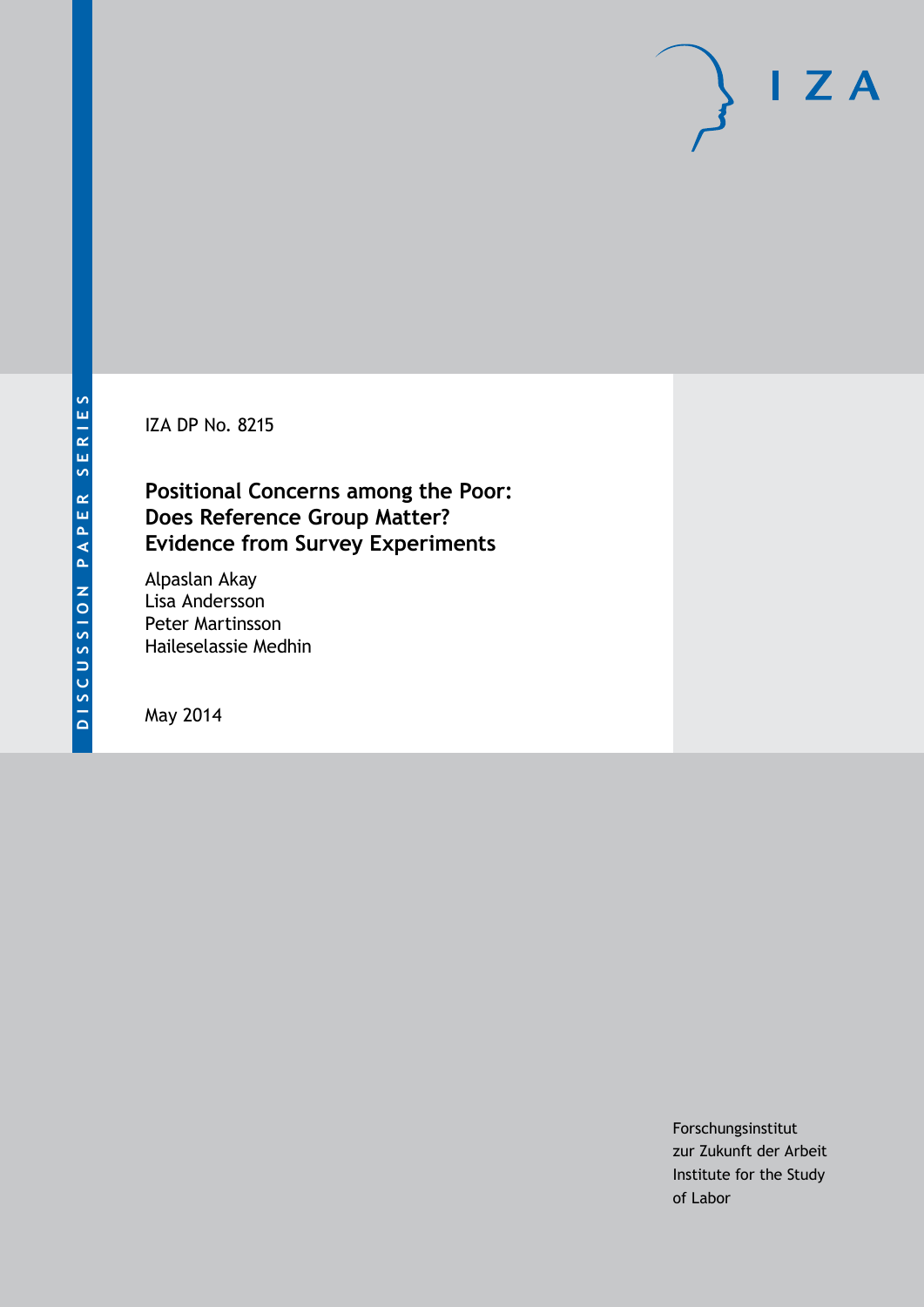# **Positional Concerns among the Poor: Does Reference Group Matter? Evidence from Survey Experiments**

## **Alpaslan Akay**

*University of Gothenburg and IZA*

### **Lisa Andersson**

*University of Gothenburg*

### **Peter Martinsson**

*University of Gothenburg*

## **Haileselassie Medhin**

*University of Gothenburg*

Discussion Paper No. 8215 May 2014

IZA

P.O. Box 7240 53072 Bonn **Germany** 

Phone: +49-228-3894-0 Fax: +49-228-3894-180 E-mail: [iza@iza.org](mailto:iza@iza.org)

Any opinions expressed here are those of the author(s) and not those of IZA. Research published in this series may include views on policy, but the institute itself takes no institutional policy positions. The IZA research network is committed to the IZA Guiding Principles of Research Integrity.

The Institute for the Study of Labor (IZA) in Bonn is a local and virtual international research center and a place of communication between science, politics and business. IZA is an independent nonprofit organization supported by Deutsche Post Foundation. The center is associated with the University of Bonn and offers a stimulating research environment through its international network, workshops and conferences, data service, project support, research visits and doctoral program. IZA engages in (i) original and internationally competitive research in all fields of labor economics, (ii) development of policy concepts, and (iii) dissemination of research results and concepts to the interested public.

<span id="page-1-0"></span>IZA Discussion Papers often represent preliminary work and are circulated to encourage discussion. Citation of such a paper should account for its provisional character. A revised version may be available directly from the author.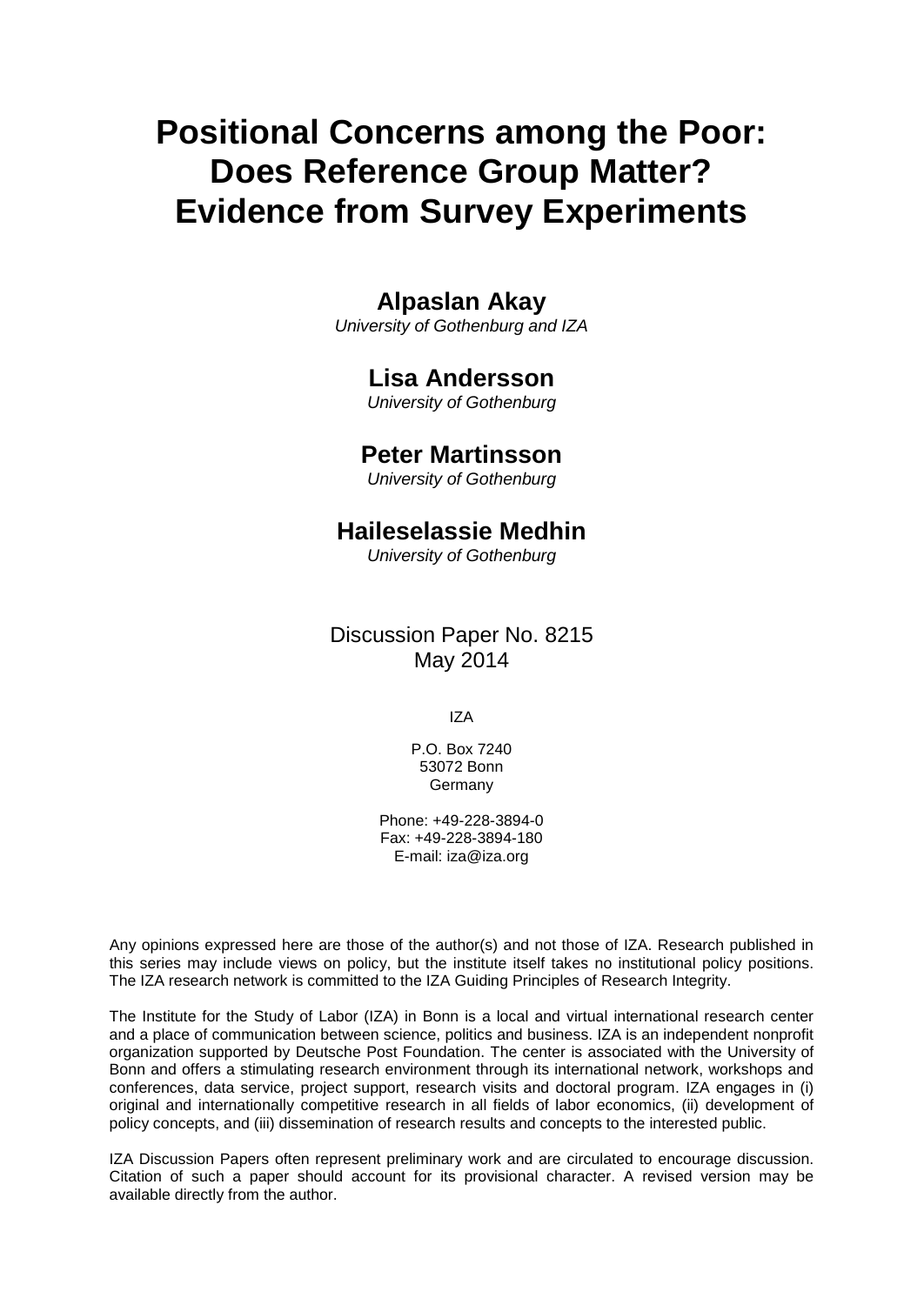IZA Discussion Paper No. 8215 May 2014

## **ABSTRACT**

## **Positional Concerns among the Poor: Does Reference Group Matter? Evidence from Survey Experiments[\\*](#page-1-0)**

Previous research suggests a lower degree of positional concerns among people from poor countries. Yet the evidence is limited and most often builds on the assumption that people's reference groups are the same across all individuals. We conduct a survey experiment in urban Ethiopia that is modified to include multiplicity of reference groups. We estimate positional concerns considering various reference groups to test whether the low positional concerns found in the literature is due to misspecification of the reference groups. The results show a low degree of positional concern which is highly stable across different reference groups.

JEL Classification: D60, C90

Keywords: reference groups, income comparison, experiment

Corresponding author:

Alpaslan Akay University of Gothenburg Vasagatan 1 40530, Gothenburg Sweden E-mail: [alpaslan.akay@economics.gu.se](mailto:alpaslan.akay@economics.gu.se)

Financial support from the Formas through the program Human Cooperation to Manage Natural Resources (*COMMONS*) and from the Swedish Research Council (*Vetenskapsrådet*) is gratefully acknowledged.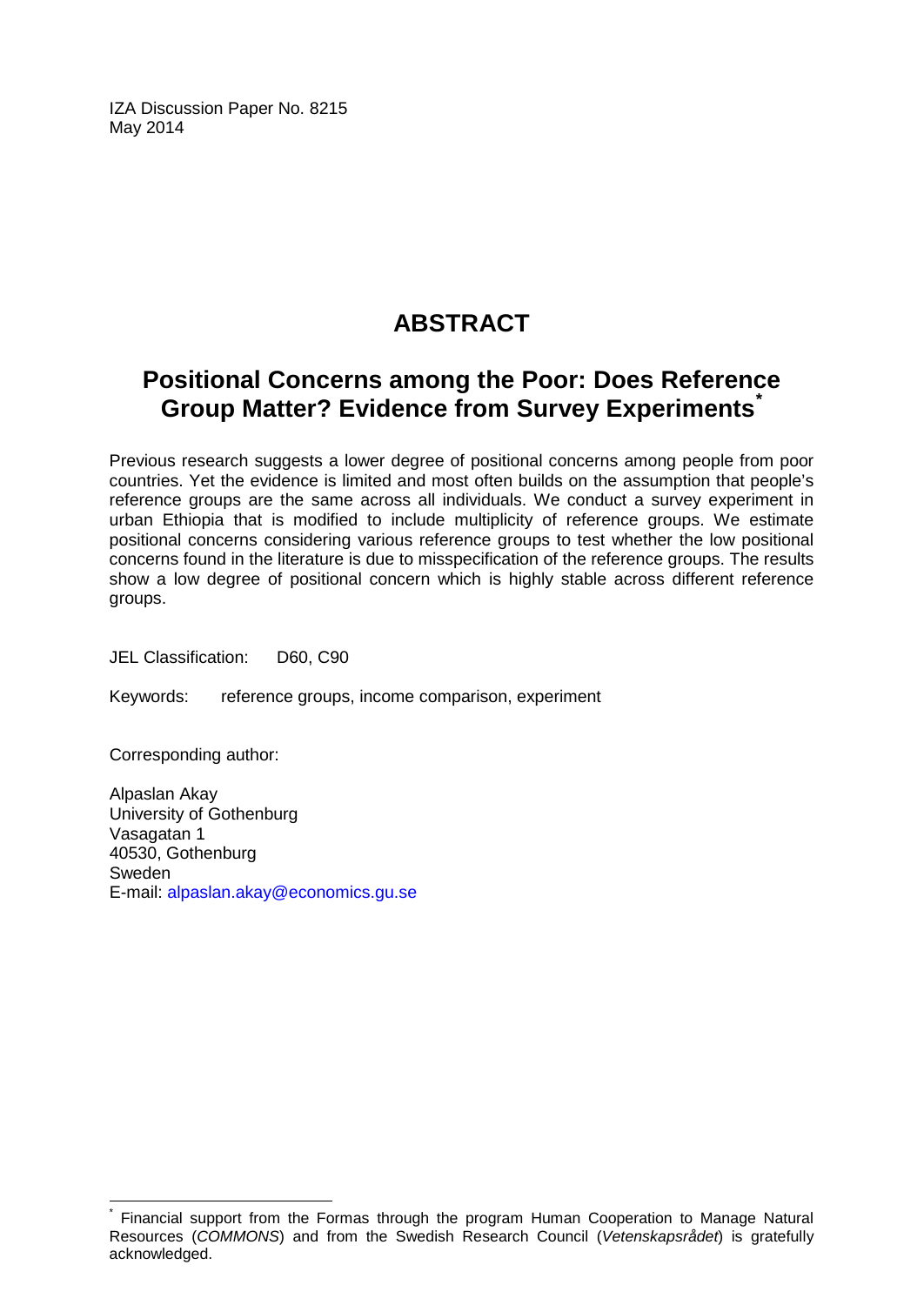#### **1. Introduction**

Concerns about positionality (or status) have been widely discussed by many scholars, including Adam Smith and Karl Marx and later, e.g., Veblen (1899), Duesenberry (1949), and Hirsch (1976). In the last couple of decades, positional concerns for income or consumption have been hot topics in economics (Clark and Oswald, 1996; Frank, 1999; Akay and Martinsson, 2011). Positional concern implies that individuals compare their income or consumption level with "relevant other" individuals or groups of people. In other words, the utility that people derive from income or a good does not only depend on the absolute amount of income or goods consumed, but also on the amount of income or goods consumed relative to the amount of income earned or goods consumed by others. There is a growing empirical literature investigating positionality concerns in the context of optimal taxation (e.g., Boskin and Sheshinski, 1978.; Ljungqvist and Uhlig, 2000; Alpizar et al., 2005; Aronsson and Johansson-Stenman, 2008), labor supply (e.g., Neumark and Postlewaite, 1998; Woittiez and Kapteyn, 1998; Park, 2010), saving and investment (e.g., Abel, 1990; 2005), and migration (Knight and Gunatilaka, 2010; Akay et al., 2012b), to mention a few.

The impact of positional concern on individual utility has been studied using both survey experiments (e.g., Solnick and Hemenway, 1998; 2005; 2007; Johansson-Stenman et al., 2002; Alpizar et al., 2005; Carlsson et al., 2007a; Akay et al., 2012a) and subjective well-being data (e.g., Clark and Oswald, 1996; McBride, 2001;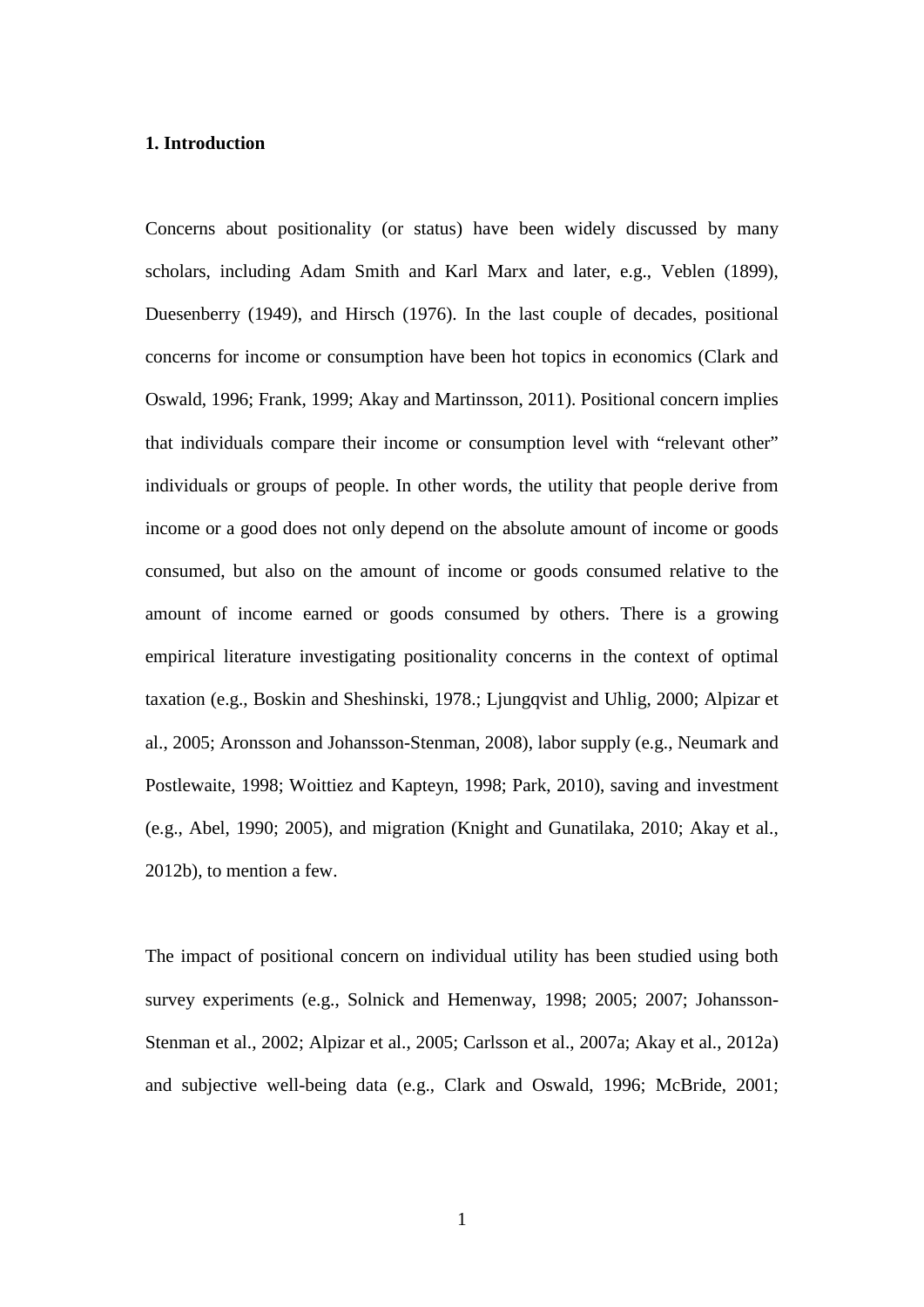Ferrer-i-Carbonell, 2005; Luttmer, 2005; Clark et al., 2008). The general conclusion from both approaches is that the utility is significantly and negatively affected by the income of others in rich developed Western countries. The studies on positional concerns in low-income countries presents more mixed results: a positive positional concern is reported by some studies reflecting tight community ties and altruistic preferences among the poor (e.g. Kingdon and Knight, 2007; Bookwalter and Dalenberg, 2009), while other studies find that the income of others does not significantly affect the utilities of the poor (e.g., Carlsson et al., 2007b; Ravallion and Lokshin, 2010; Akay and Martinsson, 2011; Akay et al., 2012a).<sup>1</sup> Yet the evidence is very limited even though investigating positional concerns among poorer populations is very important since these concerns might have important links to poverty-alleviation interventions. This is particularly important given the fact that aid-financed interventions often target a certain group people based on some socioeconomic criteria. For example, offereing new agricultural technologies and advice to few 'model farmers' is a common practice in many poor countries. If positionality is strong among poor people, the targeting of aid projects could create welfare externalities, which could in turn hamper their success. Strong positional concerns may also lead to 'conspicuous consumption', thereby diverting scare resources from productive investments and saving.

<span id="page-4-0"></span>One of the important issues in the studies of positionality is the choice of relevant others, or "reference group," with whom individuals make comparisons. The

 $1$  All papers except Akay et al. (2012) use subjective well-being aproach to measure positional concerns in the context of developing countries.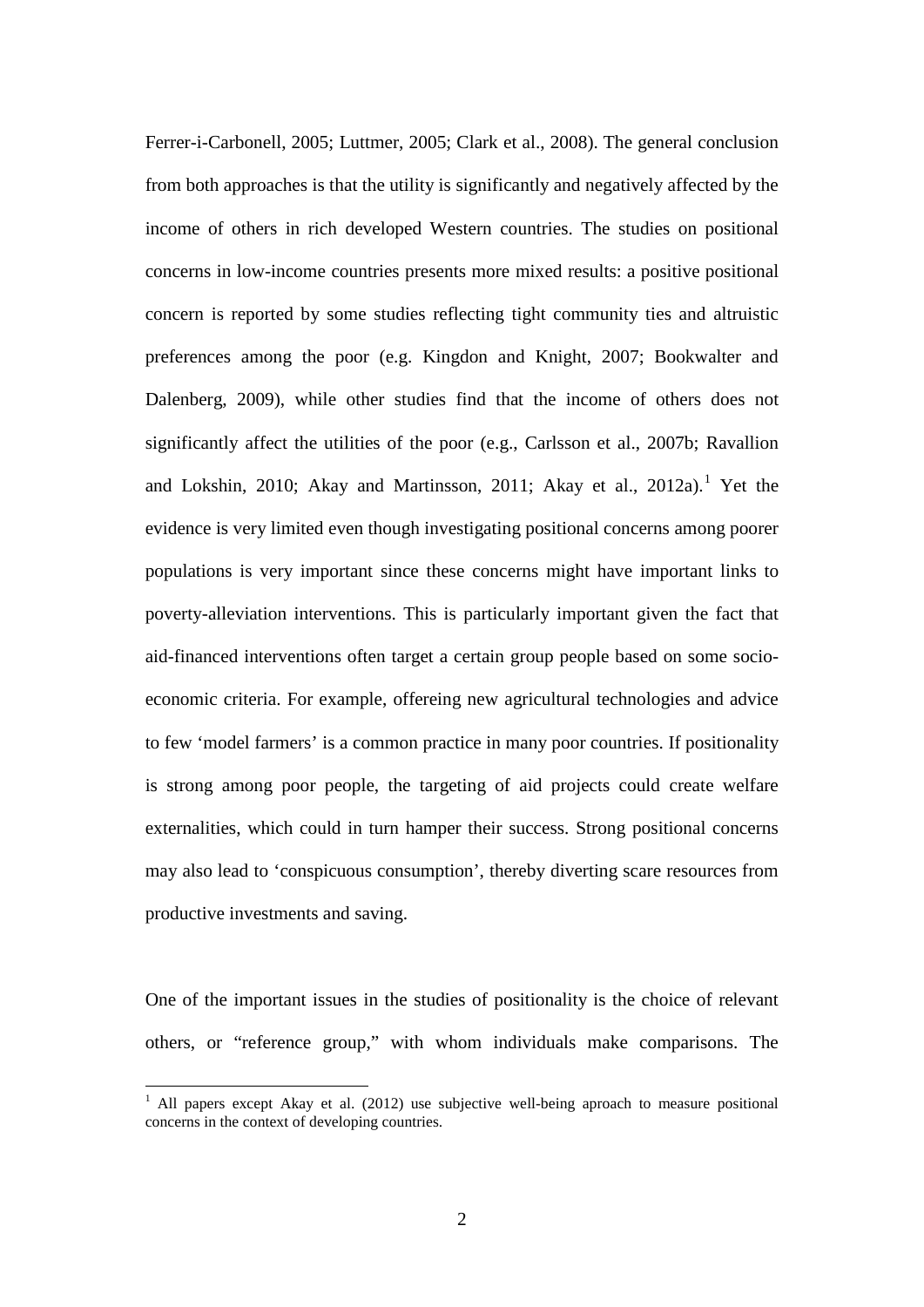concept of a reference group was first explored in studies of social psychology (Hyman, 1960; Runciman, 1966). Runciman (1966) emphasizes the role and importance of choice of reference group for estimates of positional concerns. He recognizes that an individual can also have multiple reference groups depending on the topic and context. However, the general approach used in the economic literature is to make *a priori* judgment of the composition of reference groups based on characteristics such as geographical proximity, age, education, race, and/or gender, without taking into account that all individuals do not necessarily share the same reference group, and that people could have several simultaneous reference groups that affect their utilities in different ways. Moreover, in the context of low-income countries, the reference groups may also have more complex structures since the members of the community might rely on informal insurance systems in the absence of more formal insurance mechanisms. There is vast evidence showing that people in developing countries often form informal insurance and risk-sharing networks based on close geographic proximity and kinship (e.g., de Weerdt and Dercon, 2006; Fafchamps and Gubert, 2007). Within such informal arrangements, households may be positively affected by an income increase of other households in their network, which in turn implies that the choice of reference group is important and the degree of positionality may vary depending on how the reference group is specified. Thus, the lower degree of positionality often found in the literature may simply be an artifact of the construction of reference groups similar to those used for rich developed countries. The objectives of this study are twofold. First, we investigate the positional concerns of the poor using survey experiments to bring new evidence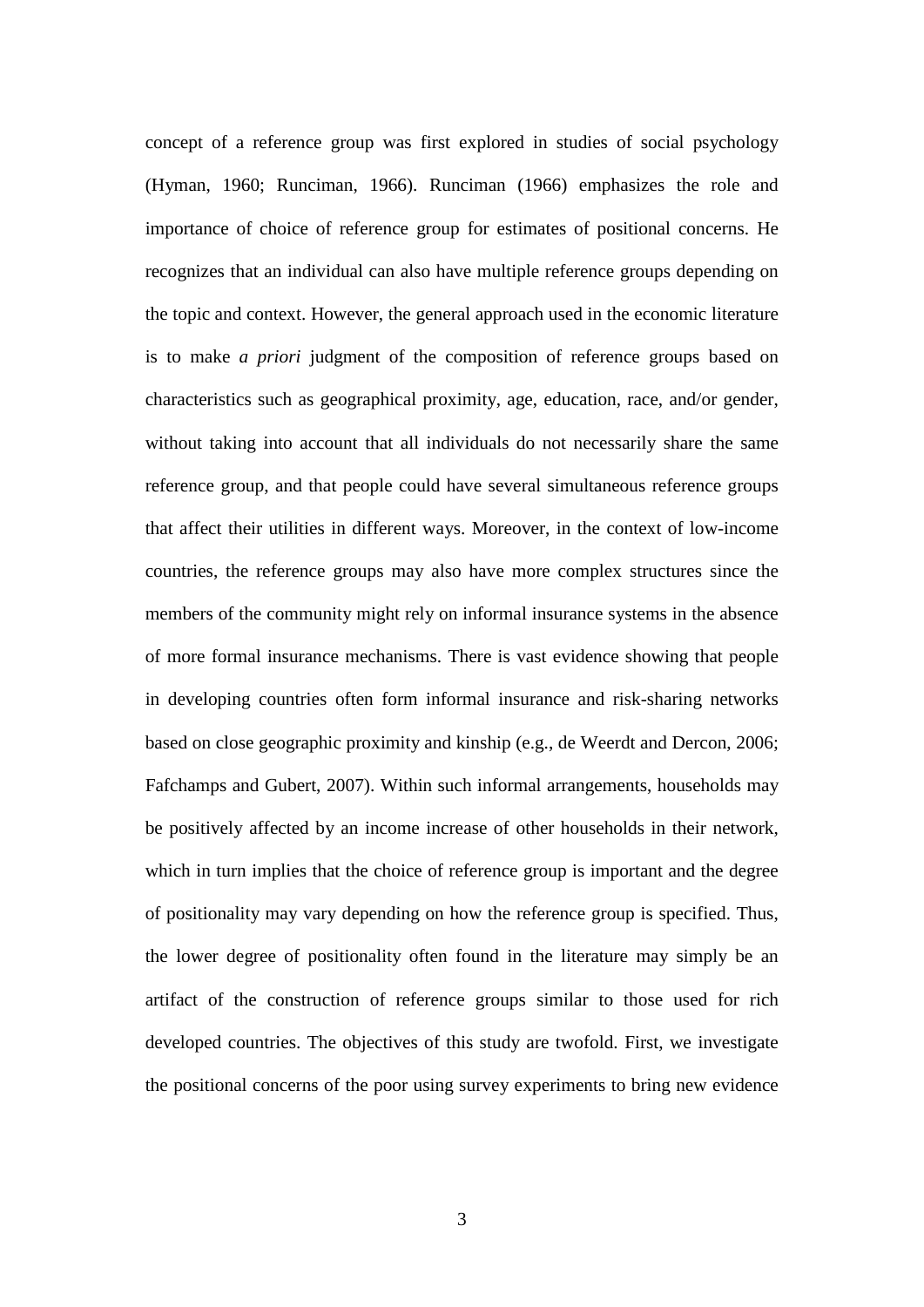to the literature. Second, we address the issue of multiple or simultaneous reference groups among the poor by relaxing the assumption that everyone compares their own income with only one single reference group. We do this by exploring positional concerns relative to an array of possible reference groups defined using different comparison orbits of social proximity.

The survey experiment was conducted among 260 randomly selected residents of Addis Ababa, the capital city of Ethiopia. The experimental nature of our study allows us to specify different reference groups that are believed to represent key social groupings presumed to exist in every society, and investigate how positional concerns differ across reference groups among the poor. We control for six reference groups – *friends*, *neighbors*, *relatives*, *colleagues*, *people of the same age*, and *all other people in the city*. These groups are defined based on different physical and social comparision orbits that we believe the respondents are likely to have interaction and common attributes with, and that have been proposed and used as relevant points of reference in other studies (e.g., Carlsson et al., 2009; Knight et al., 2009; Clark and Senik, 2010a; Carlsson and Qin, 2010).

The results obtained in our analysis can be summarized as follows: We find very low positional concerns for each reference group compared to estimates from developed countries, confirming previous results from rural Ethiopia in Akay and Martinsson (2011) and Akay et al. (2012a). There is some heterogeneity in positional concerns across different reference groups, but again, even the highest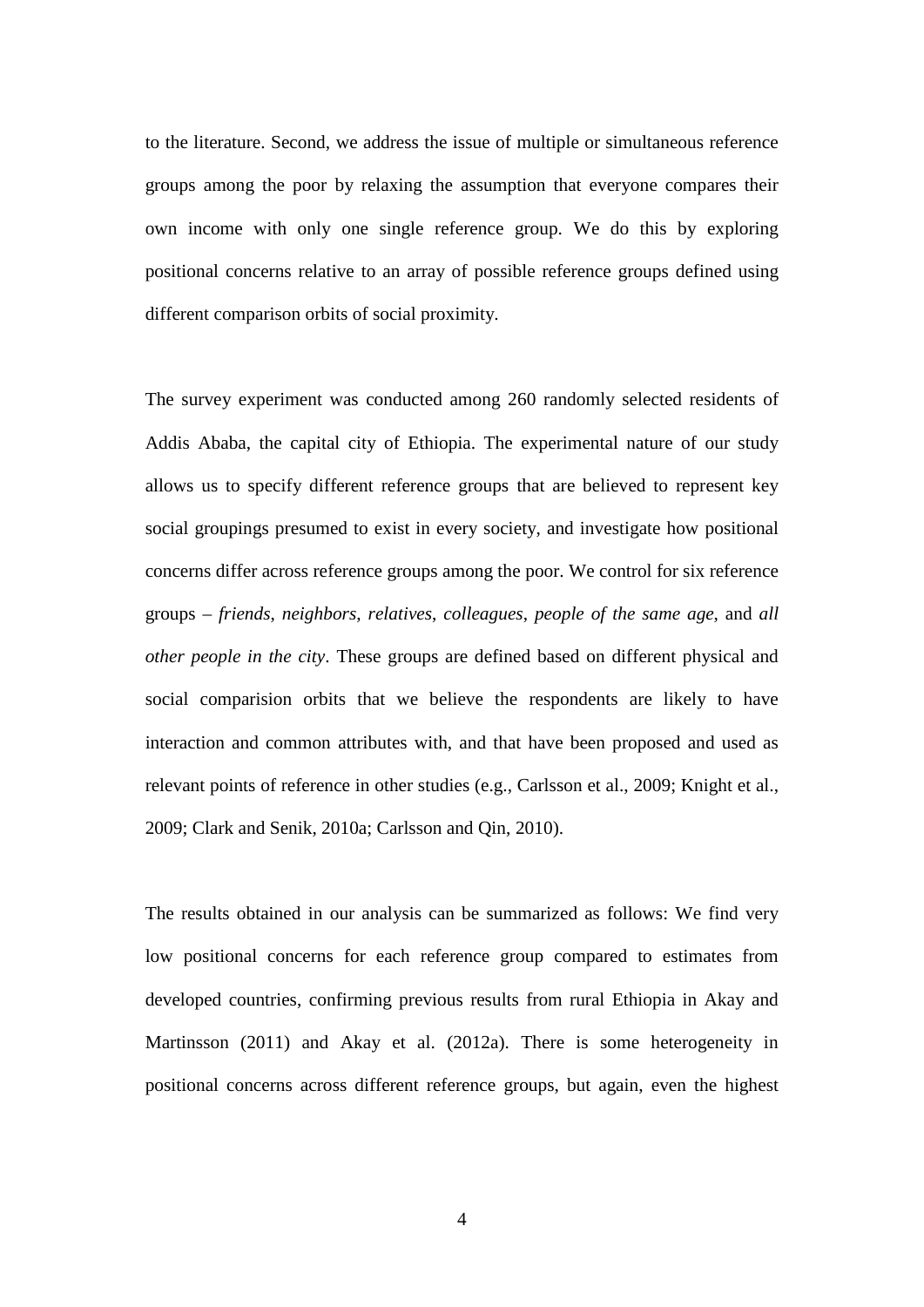marginal degree of positionality is much lower than the average from developed countries. In our econometric analysis, which controls for various individual sociodemographic and economic characteristics, we find that the positional concerns *visà-vis friends*, *neighbors*, *relatives*, *colleagues* and *all other people in the city* are not statistically significantly different from zero though there is some variation. The positional concerns are somehow higher and statistically significant when people compare their income with *people of the same age*. We also report that the positional concerns are heterogeneous across some socio-demographic and economic characteristics of individuals. Marital status and education seem to be the most important socio-economic determinants of positional concerns.

The remaining part of the paper is organized as follows: The next section discusses previous literature on positional concern and the issue of reference group. Section 3 gives the experimental design. Section 4 presents the results using interval regressions. We also estimate the mean degree of positionality using bootstraping conditional on the socio-dempographic characteristics of the individuals. Section 5 discusses the implications of the results and concludes the paper.

#### **2. Positional concerns and reference groups: what do we know?**

#### 2.1. Methods and literature

Empirical investigation of positionality in the literature draws on two distinct approaches. The first approach is based on survey experiments to directly identify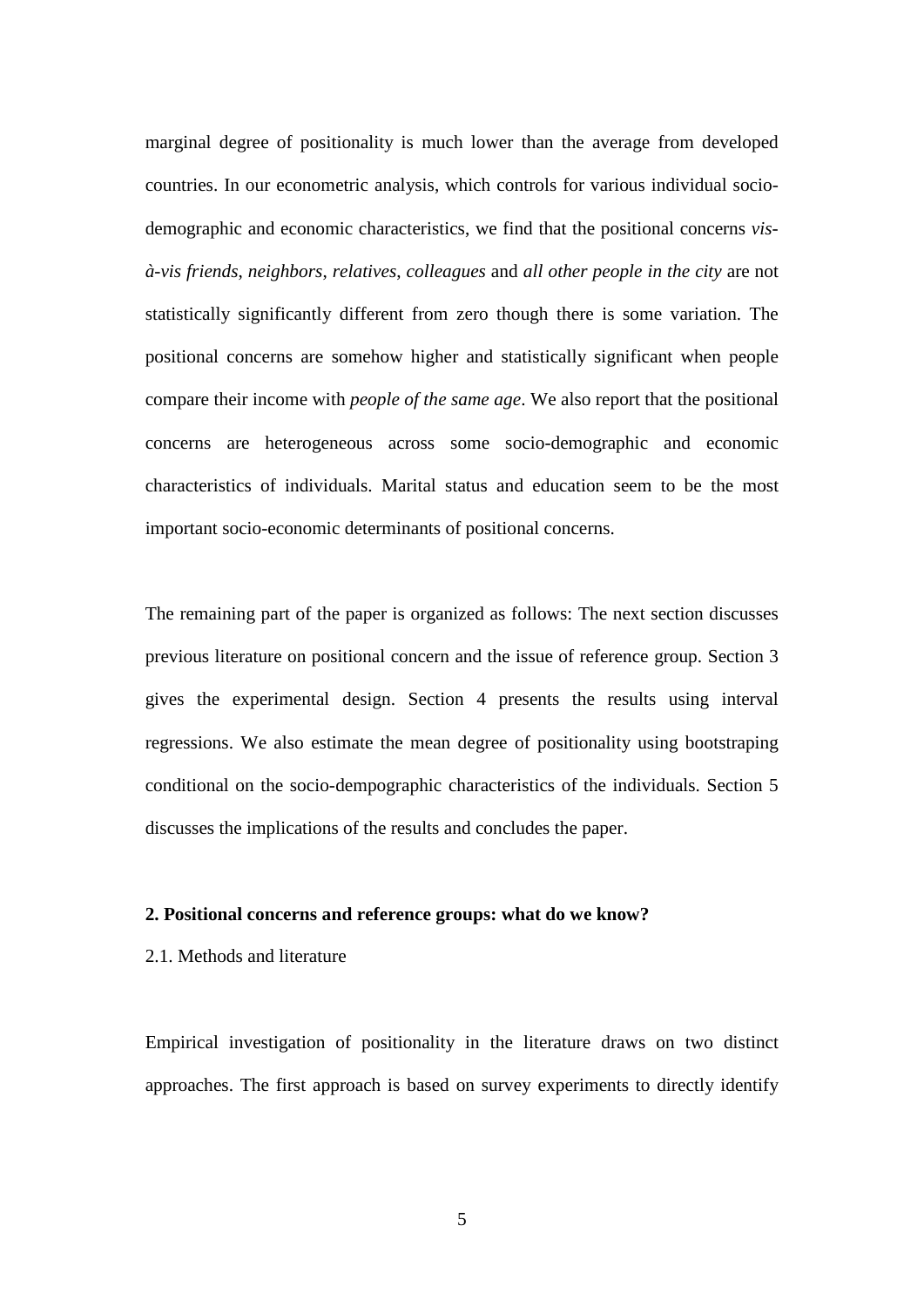the degree to which individuals care about absolute and relative income or consumption by asking individuals to choose between different societies in which they prefer to live, where the societies differ in the individual's own and others' average level of income. The overall results from these survey experiments show that people do have positional concerns both for income and for consumption of specific goods, but that the degrees vary by goods and location (see Solnick and Hemenway, 1998; 2005; 2007; Johansson-Stenman et al., 2002; Alpizar et al., 2005; Carlsson et al., 2007a; 2007b; 2009; 2010; Akay et al., 2012a for experimental findings). $<sup>2</sup>$  $<sup>2</sup>$  $<sup>2</sup>$  A second, parallel, approach is based on self-reported subjective well-</sup> being data, collected through "happiness" or "life satisfaction" questions in surveys. The impact of positionality on subjective well-being is then investigated using relative income, which is defined as the mean (or median) income level of the reference group<sup>[3](#page-8-0)</sup>. The general welfare implication obtained from studies conducted in rich Western countries is that people care about other people's income, and that subjective well-being is negatively affected by the income of others (Clark and Oswald, 1996; McBride, 2001; Senik, 2005; Ferrer-i-Carbonell, 2005).

However, the literature examining positional concern in transition and developing economies is limited and the results are more mixed (see Clark and Senik, 2010b for

<sup>&</sup>lt;sup>2</sup> Positionality has also been investigated in controlled laboratory experiments (e.g., Clark et al., 2010; McBride, 2010).

<span id="page-8-1"></span><span id="page-8-0"></span><sup>&</sup>lt;sup>3</sup> Most of these studies use an objective measure (such as the income compared to the mean income of the reference group) to determine an individual's relative position. It has however been shown that the results may vary depending on whether objectives or subjective (e.g. an individual's perception of its own ranking in the income distribution) measures are used (Posel and Casale, 2011). The distinction between subjective and objective measures of relative position is however less important in the experiment approach used in this survey.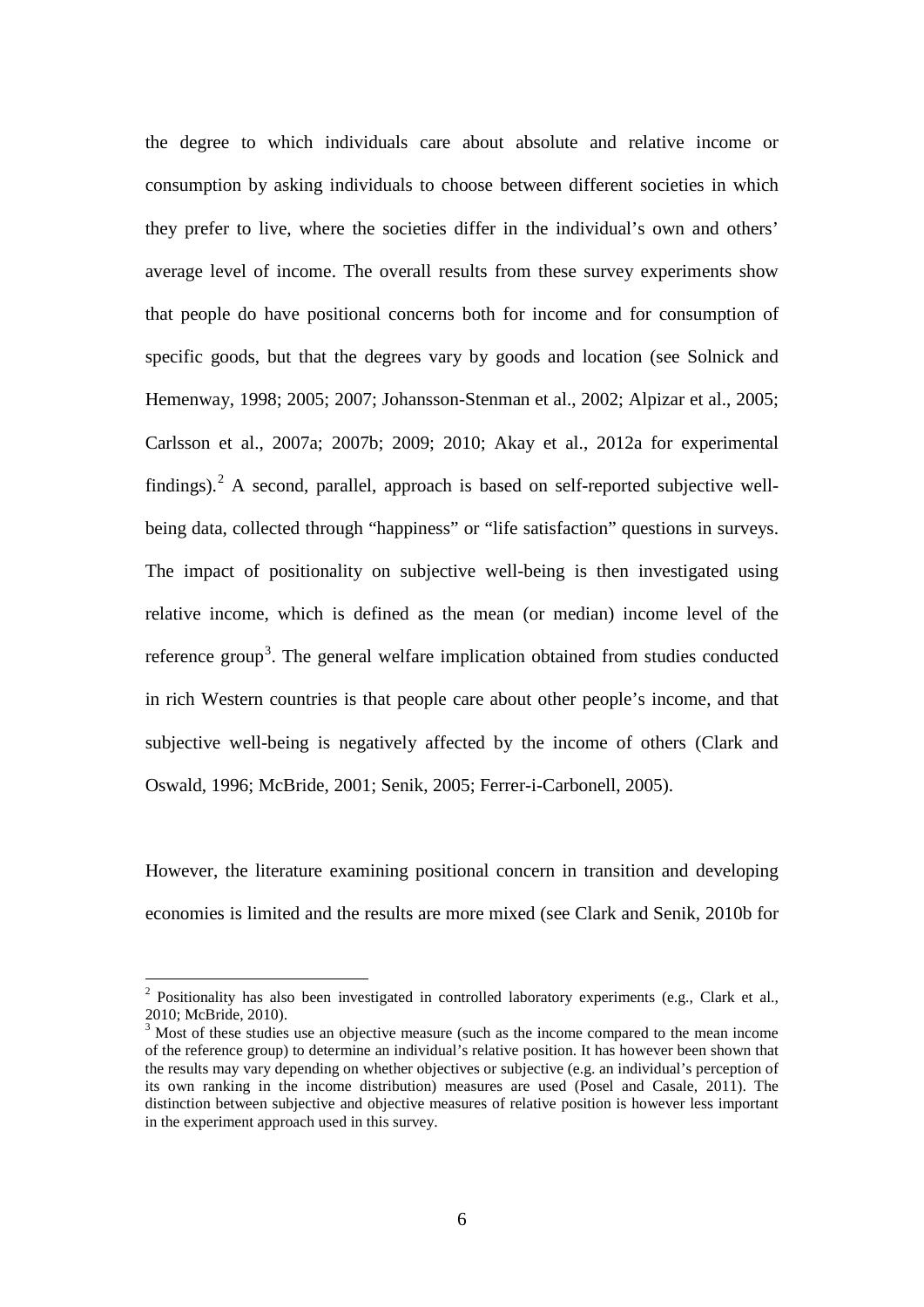a comprehensive review). Akay et al. (2012a) conduct a survey experiment – similar to the one in this paper – among very poor rural Ethiopian farmers. They find very low positionality for income in general and for the income obtained from an aid project. Using a similar survey experiment, Carlsson et al. (2007b) find low degree of positionality among farmers in rural Vietnam, while a higher degree of positionality is found by Carlsson and Qin (2010) among farmers in rural China. Results from studies using the subjective well-being approach in low-income countries are in line with those found using survey experiments. Ravallion and Lokshin (2010) investigate relative income effects in Malawi and find that relative comparison does not seem to matter for most of the sample, but for the relatively well-off (including those living in urban areas) subjective well-being does seem to fall with average neighborhood income. A similar result is found by Akay and Martinsson (2011) for rural farmers in Ethiopia. They use subjective well-being data and various alternative ad hoc reference groups and show that the mean income level of the reference groups does not significantly affect the well-being of poor rural farmers in Ethiopia. In contrast, Fafchamps and Shilpi (2008) use data from Nepal to test whether poor and more isolated households care less about relative consumption, and find that relative consumption negatively affects subjective wellbeing even at low absolute or relative levels of consumption.

Some evidence obtained from the subjective well-being approach contrasts the finding from developed countries and shows positive effects of income comparisons in developing and transition economies. Kingdon and Knight (2007) find neighbors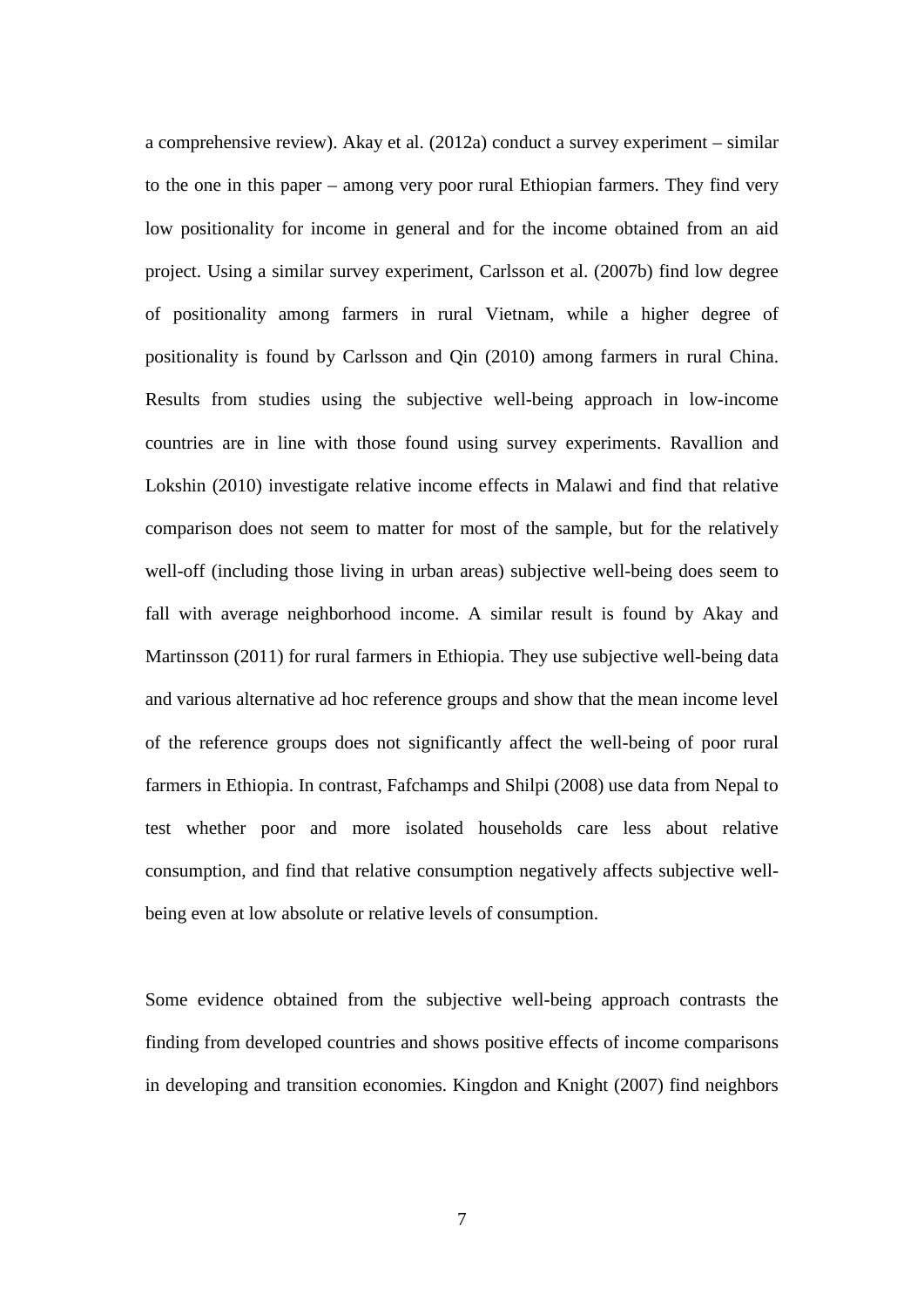to be positive rather than negative comparators, and that subjective well-being rises with average income in the immediate neighborhood in South Africa. This result is confirmed by another study from South Africa by Bookwalter and Dalenberg (2009), who find that at low levels of income and expenditures the benefit of living among wealthier people outweighs the negative effect of being the poorest in a peer group. The positive effects of higher income of others found in some studies are in line with the "tunnel effect" conjectured by Hirschman and Rothschild (1973). An increase in the income of the reference group is interpreted as an encouraging prospect of future income gains. In poorer contexts, risk-insurance mechanisms, altruistic preferences, and fellow feelings in the community have been suggested as the main explanations of the positive relative income effect (Kingdon and Knight, 2007).

#### 2.2. What is really a reference group?

A crucial aspect in the studies of postional concerns is the specification of a reference group. The term "reference group" was first used by Hyman, though the idea behind the concept can be traced much further back in time in the literature and tradition of thoughts in social psychology (Hyman, 1960). Hyman highlights the difficulties of pre-judging the reference group that people use as their social framework for comparison, and argues in favor of empirically determining the reference group that people are likely to employ (Hyman, 1960, p.390). It is suggested in the literature that people make active choices when it comes to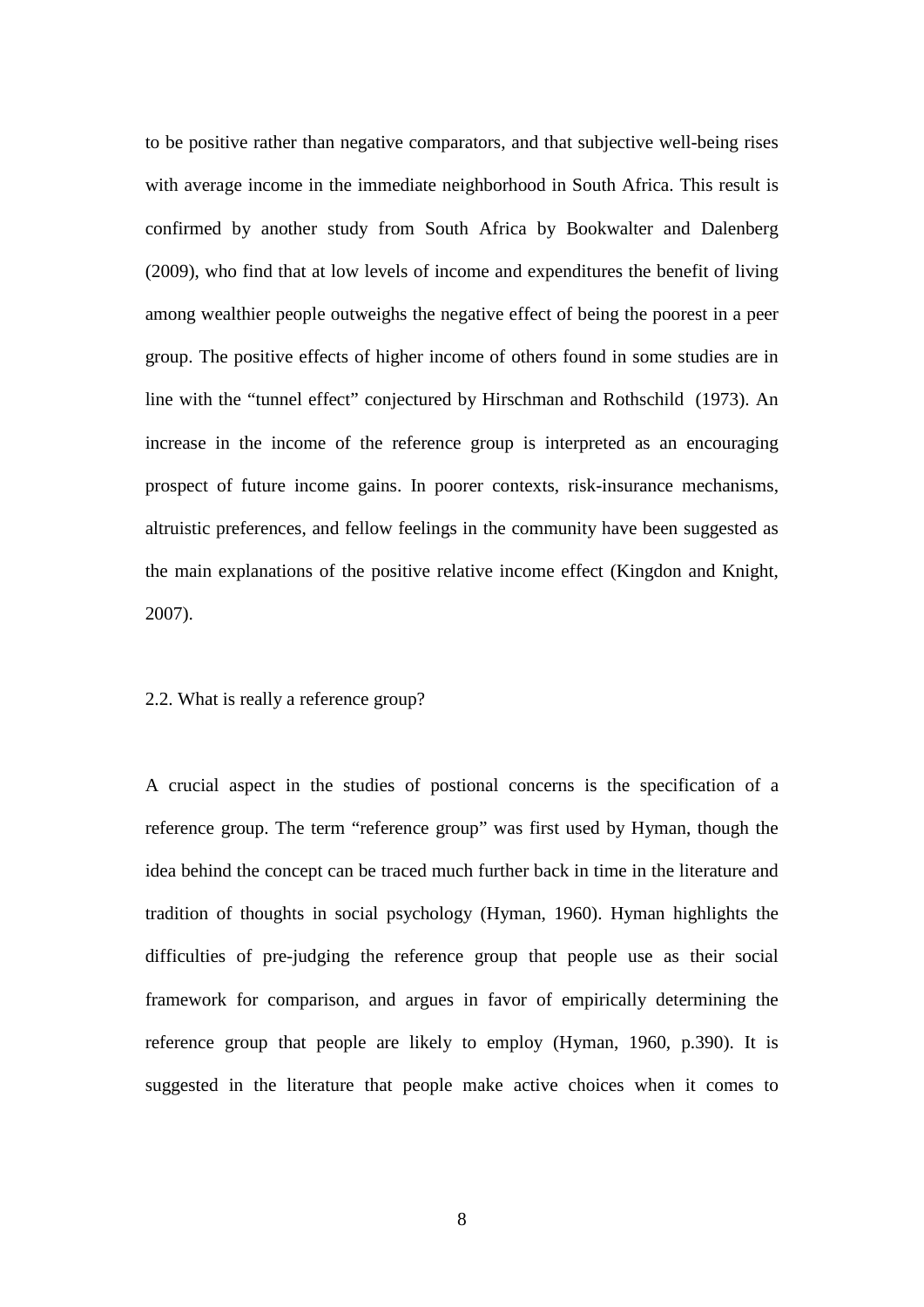reference groups to serve self-relevant goals such as *self-enhancement* and *selfimprovement*. Self-enhancement refers to a strategy of downward comparison where the indiviudal compares himself with people who are less fortunate in order to feel better about their own set, while self-improvement refers to upward comparison where people compare themselves with indiviudals who perform better or are more fortunate in order to enhance one's own motivation and performance (see e.g., Falk and Knell, 2004 for a more detailed discussion). Despite the mounting evidence on the importance of positional concerns in economic decisions, most economic studies, whether they use a survey experiment or a subjective well-being method, suffer from a lack of information about the relevant reference groups and how these reference groups are formed. The reference group is almost always assumed to be exogenously given, and most often assumed to be the same across all individuals. The common approach in subjective well-being studies is to include one single reference group, refined using various socio-demographic characteristics (e.g., the same age cohort as in McBride, 2001; the same geographical area as in Blanchflower and Oswald, 2004 and Luttmer, 2005; the same region, education level, and age as in Ferrer-i-Carbonell, 2005). Among other things, such an approach could pose a challenge in the interpretation and use of positionality estimates if the specified reference group is not the relevant comparator. People could also have multiple reference groups simultaneously, and hence exhibit different levels of positional concerns *vis-à-vis* different reference groups. The issue of multiple reference standards therefore poses a serious challenge to the empirical investigation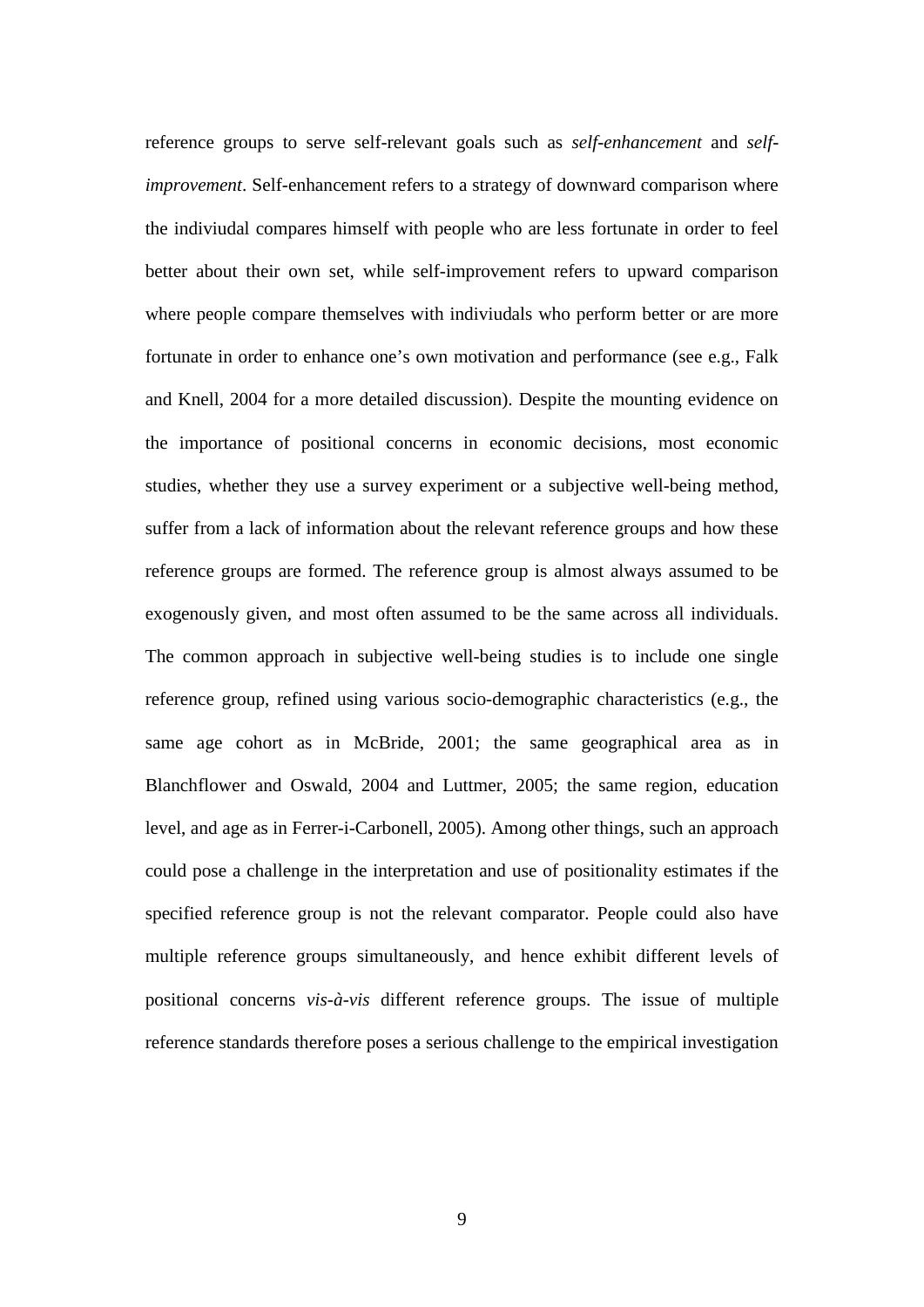of positional concerns if survey and experimental instruments fail to fully capture an individual's reference group spectrum.

We are only aware of four studies (Carlsson et al., 2009; Knight et al. 2009; Clark and Senik, 2010a; Carlsson and Qin, 2010) that investigate potential reference groups by explicitly asking people with whom they compare themselves. Clark and Senik (2010a) investigate the degree of income comparison using the third wave of the European Social Survey covering 18 European countries. The survey asks people who they are most likely to compare their income with. Of those who identified a reference group, $4\,36\%$  $4\,36\%$  stated that they are most likely to compare their income with colleagues, 15% with friends, 6% with family members, and 7% with others. The choice of reference group was shown to be closely related to regular social interactions. Knight et al. (2009) use data from rural China where the respondents were directly asked who they compare themselves with. The most common comparator group was people in the village (40%) followed by neighbors (29%), while 7% compare themselves to relatives. Only 11% had a reference group outside the village (i.e., people in the township, county, city, or elsewhere in the country). When asking respondents in their experiment in rural China about their reference groups for income comparisons, Carlsson and Qin (2010) found small differences across the suggested reference groups, yet found neighbors, people in the village, and off-farm migrants in the city to be the most likely comparison groups, and people in the township or city to be the least likely comparison groups. Carlsson et

<span id="page-12-0"></span><sup>&</sup>lt;sup>4</sup> About one third of the respondents, 36%, stated that they do not compare their income.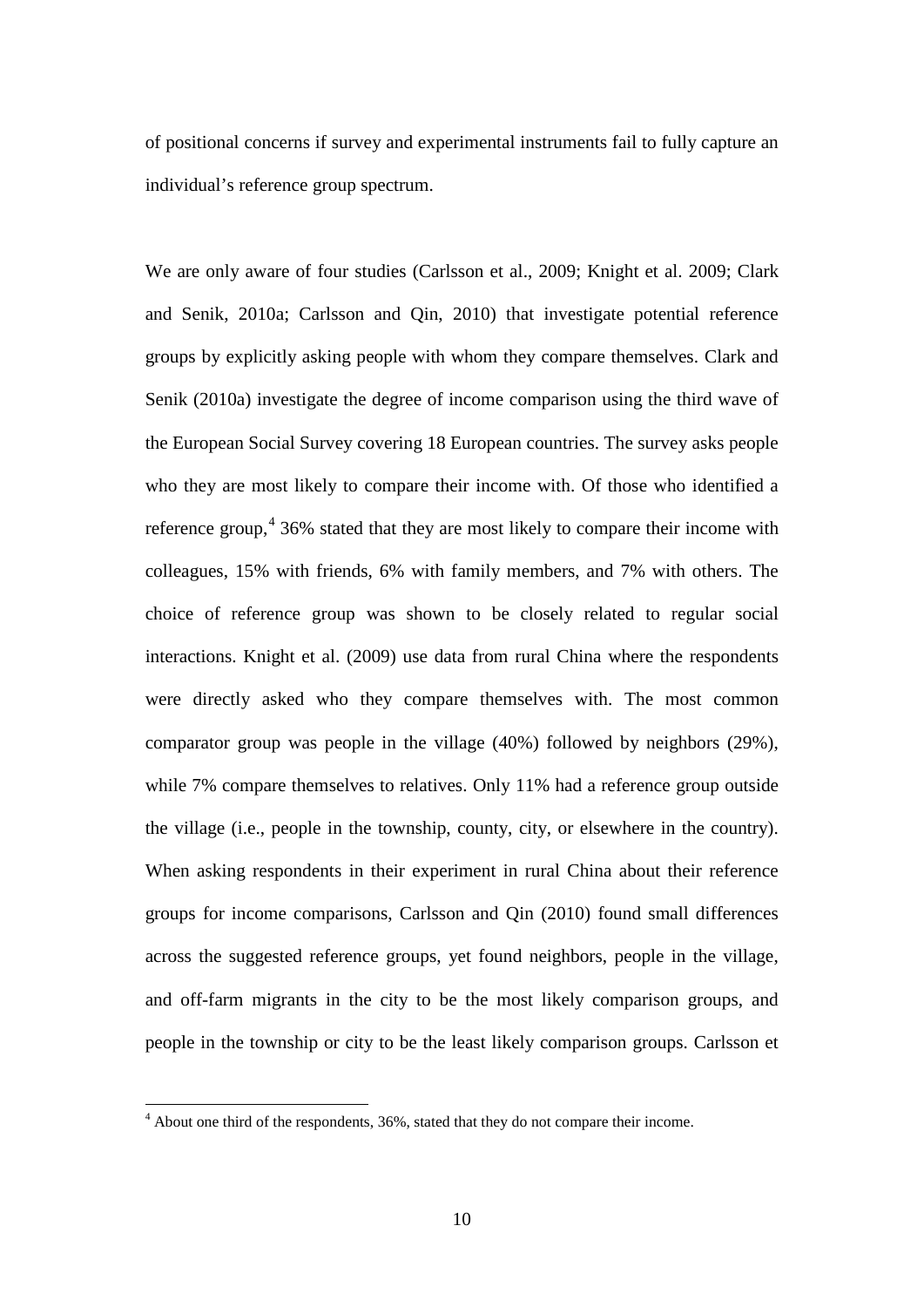al. (2009) investigate and quantify the degree of positionality within and between castes in India using a sample of university students. Their results show that the negative effect on an individual's utility from an average increase in income in her own caste is larger than the positive effect on utility from an increased income of her own caste compared to the income of other castes.

A few studies also look at a set of different reference groups in order to assess the relative impact of different types of comparisons. Senik (2009) investigates the relative importance of internal and external comparison on well-being in all countries in the former socialist bloc, and finds internal comparison to one's own past living standard to outweigh all external comparison groups (parents, former colleagues, and high school friends). External comparison is however found to be more important than individuals' self-ranking in the social ladder. No clear-cut results are found with respect to the relative importance across external comparison groups, but former colleagues and schoolmates seem to play an equally important role, outweighing comparisons with one's parents. Kuegler (2009) investigates the effect of relative income against various reference groups (siblings, friends, own past income, and parents' living standards in the past) using perceived relative income from Venezuela. Siblings turn out to be negative comparators, while no statistically significant results are found for any of the other reference groups. Kingdon and Knight (2007) test two different reference groups based on spatial proximity (neighbors) and social proximity (same race), and find that neighbors are positive comparators while a higher income in a reference group consisting of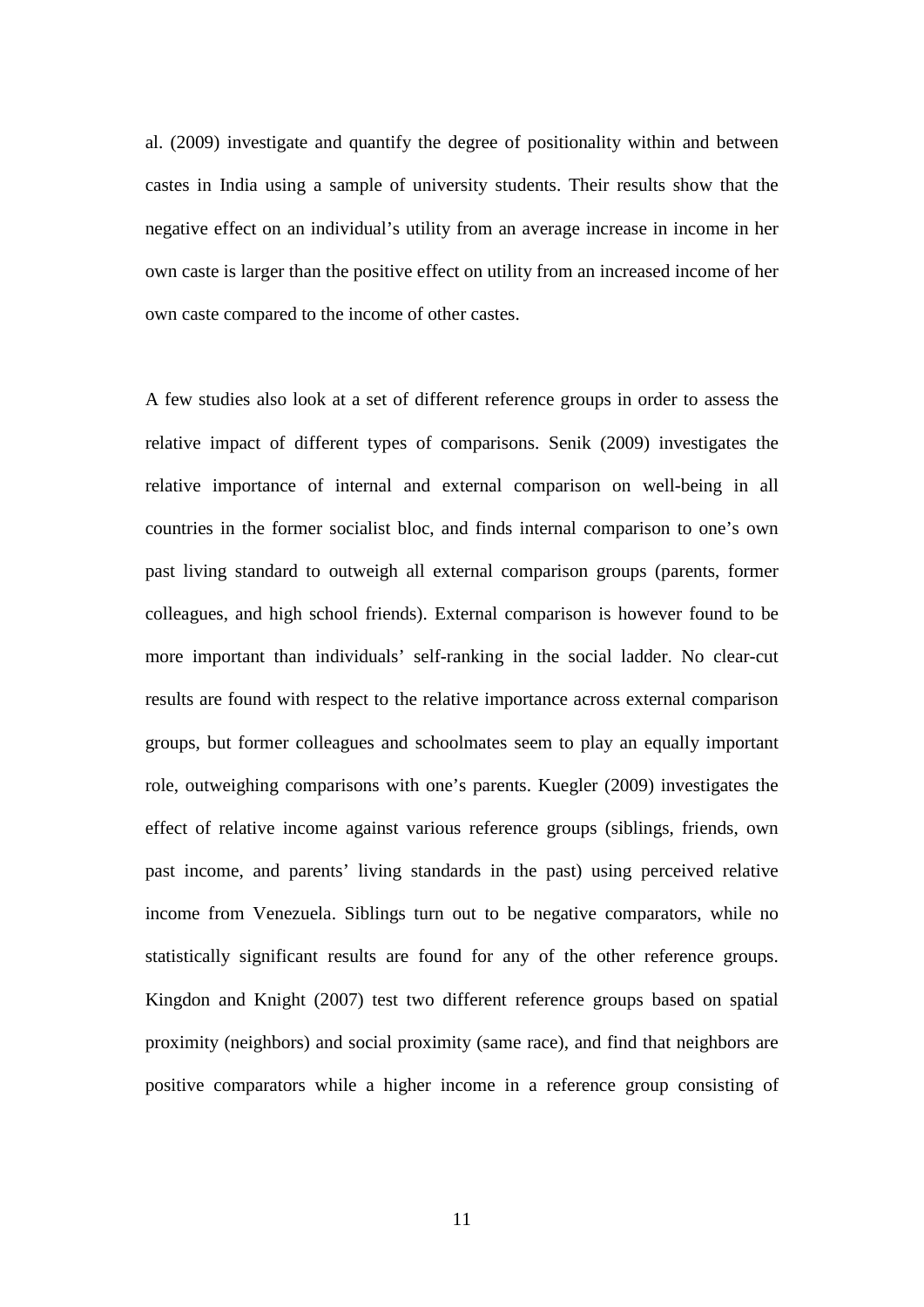people of the same race has a negative effect on subjective well-being. Akay et al. (2012b) find that the well-being of Chinese rural-to-urban migrants depends on several reference groups and that well-being is positively affected by the income of urban workers but negatively affected by the income of other migrants and workers from the home region. Taken together, the results from these studies suggest in different ways that the choice of reference group matters for the direction and magnitude of positional concerns.

#### **3. Experimental Design**

#### 3.1. Setup

To test for positional concern across different reference groups, we constructed six versions of the survey experiment where individuals' own income was compared to the income of friends, neighbors, relatives, colleagues, people of similar age, and all other people in the city. For each reference group, subjects were presented with a scenario describing two states of the world, referred to as societies, which only differ in the monthly income of the subject and the average monthly income of the people in the reference group in question. Subjects were then asked to choose in which of the two societies they would prefer to live. The income was expressed in the local currency Ethiopian Birr (ETB) and the official exchange rate was US\$  $1 = ETB$ 16.80 at the time of the survey (see Appendix for the details of the instructions).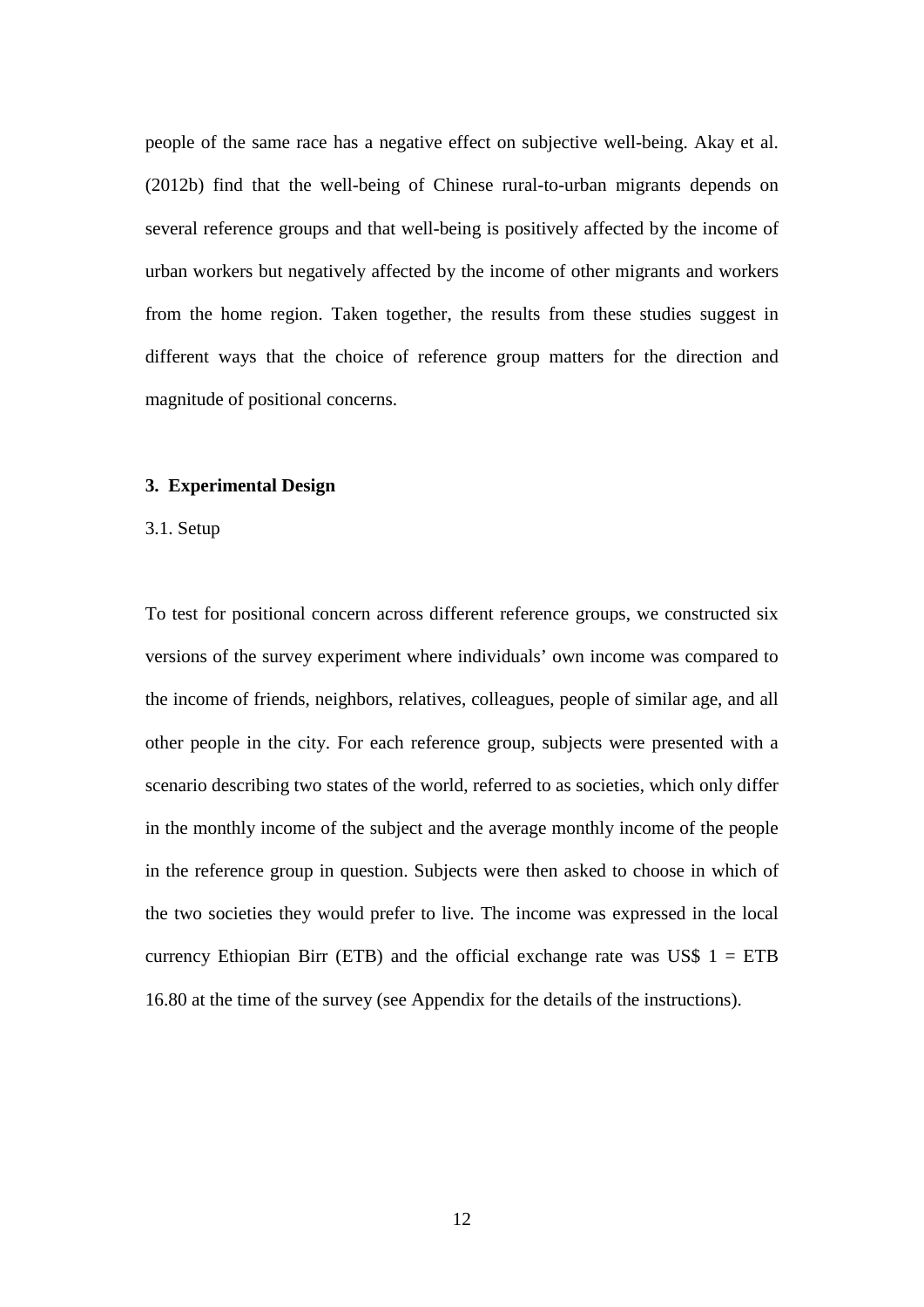#### 3.2. Preferences: modeling positional concerns

There are various ways to empirically specify the utility function to allow for positional concerns. The most common specifications are (i) the ratio comparison utility function,  $U = v(x, x/\overline{x})$ , where *x* is the individual's income and  $\overline{x}$  is the average income in the reference group (e.g., Boskin and Sheshinski, 1978; Layard, 1980; Persson, 1995) and (ii) the additive comparison utility function,  $U = v(x, x - \overline{x})$  (e.g., Akerlof 1997; Knell 1999; Ljungqvist and Uhlig, 2000). In this paper we apply the following additive comparison utility function:

$$
v = (1 - \gamma)x + \gamma(x - \overline{x})
$$

$$
0 \le \gamma \le 1,
$$

where γ measures the *marginal degree of positional concern*, i.e., the proportion of the total change in utility related to an increase in relative income when an individual's own income is marginally increased.

#### 3.3. The marginal degree of positional concern

To elicit the degree of positionality, or more correctly the positionality interval, for each individual, respondents are asked to make pair-wise choices between societies that differ in own and others' income levels for all six reference groups. The income levels in each choice set for each reference group are systematically constructed to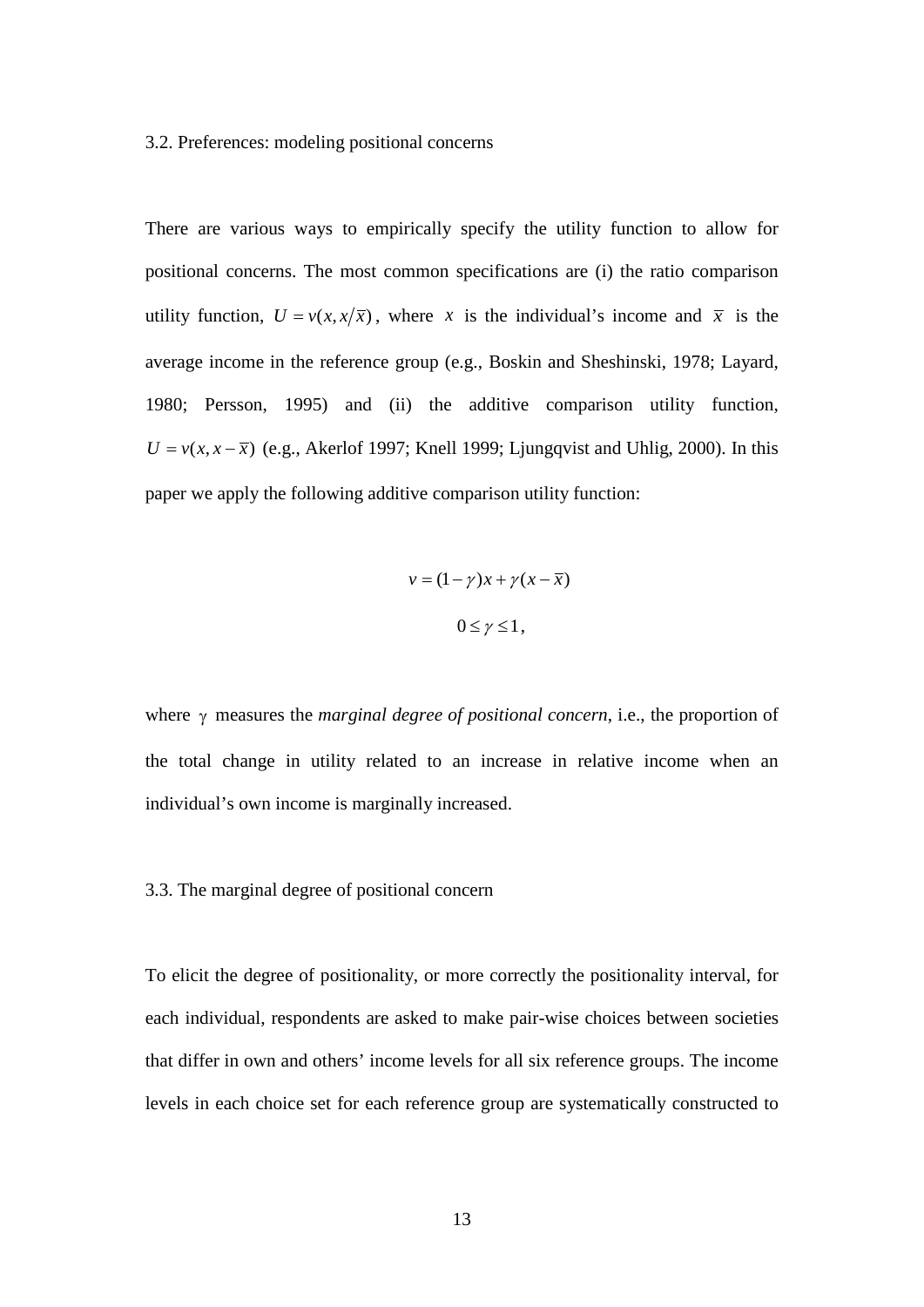measure the degree of positionality. Starting from a choice with the lowest degree of positionality, individuals are presented with up to six successive choices until the respondent switches to the choice where she cares more about the absolute income than the relative income.

An example scenario used in the experiment is presented in the Table A1 in Appendix A. In the beginning, the individual chooses between a *Society A* where her monthly income is lower than the average monthly income of the reference group, and a *Society*  $B_1$  where her monthly income is higher than the average monthly income of the reference group but lower than her income in *Society A*. If the individual chooses *A*, the experiment for the specific reference group stops since the individual has revealed her actual interval of positionality, i.e., lower than the implied degree of positionality. If the individual chooses  $B<sub>1</sub>$ , she is asked to choose between *Society A* and *Society B<sub>2</sub>*, where her income is further lower than in  $B<sub>1</sub>$ , but still higher than the income level of the reference group, which is the same as in  $B<sub>1</sub>$ . For instance, for the example choice scenario in the Table A1 with 'friends' as a reference group, the individual has an income of 640 Birr per months in *Society A* while the average income of her friends is 720 Birr. On the other hand, her income is 616 Birr in *Society*  $B_1$  and that of that of her friends is 480 Birr. Her income decreases by 24 Birr in *Society B2* while the average income of her friends stays at 480 Birr. The 24 Birr decrease continues until  $B_6$ , where the individual's monthly income drops to 496 Birr. Since the choice is always against *Society A*, the degree of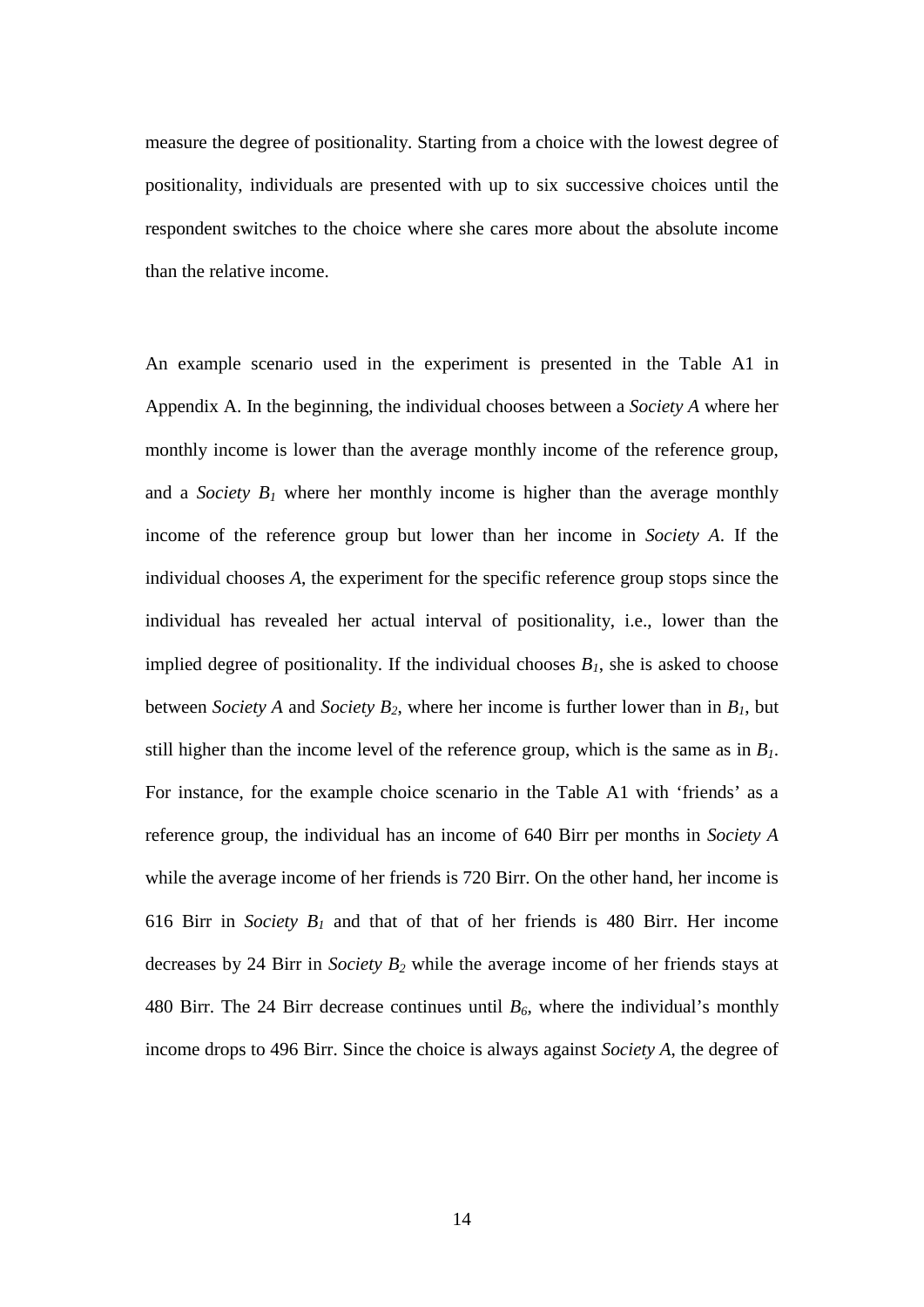positional concern increases as we go from *Society B<sub>i</sub>* to *Society B<sub>i+1</sub>*. The session ends if the individual chooses *Society A* or has reached the last choice set  $(B_6)$ .

When the subject is indifferent between *Society A* and *Society Bi*, then we know that

$$
x_{i,A} - \bar{p} \overline{x}_A^r = x_{i,B} - \bar{p} \overline{x}_B^r. \tag{2}
$$

Using equation (2), we can then calculate the marginal degree of positional concern from the choice between *A* and  $B<sub>1</sub>$  in Table A1:

$$
\gamma = \frac{x_A - x_B}{\overline{x}_A^r - \overline{x}_B^r} = \frac{640 - 616}{720 - 480} = 0.1.
$$

When the subject chooses *Society A* (for this example), then it implies that the subject has a degree of positionality lower than 0.1 ( $\gamma$  < 0.1). We present repeated choices between the two societies. Using the stopping choice set (when the subject chooses *Society A*), we calculate the degree of positional concern of each individual within an upper and lower bound.

The reference groups used are presented in a subsequent order for each respondent. Since the survey experiment contains six reference groups presented one after the other, there is a possibility of order effect in their responses, which can be caused by learning, fatigue or wish to be consistent, or a combination of them. In order to limit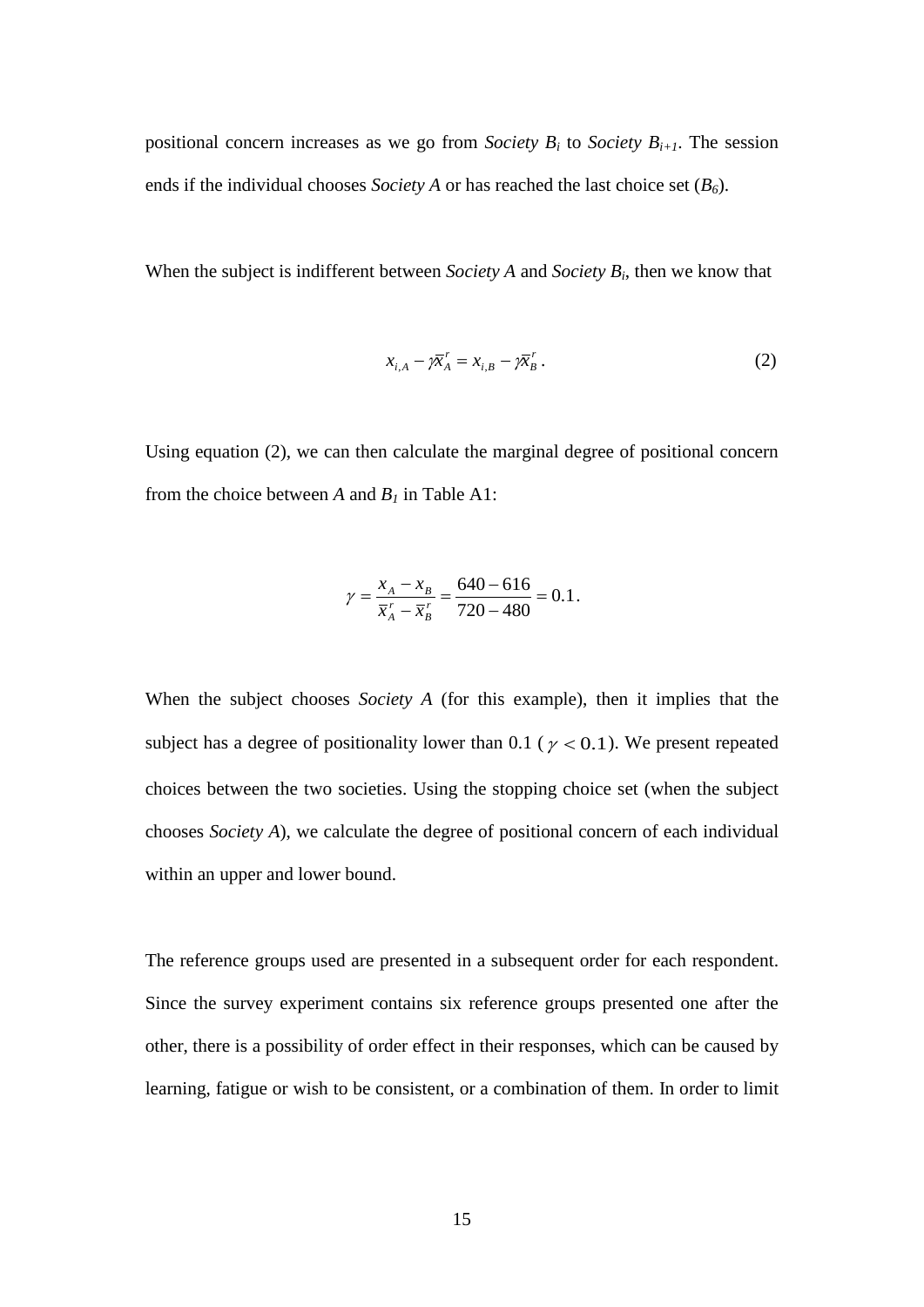biases that may arise from these effects, we randomized the order in which the reference groups were presented. It could be argued that the choice sets within a reference group should also be randomized, but we argue that this could create a very high cognitive burden and potentially also confusion for indiviuals, and hence we decided to refrain from this. Another design issue relates to which income levels to use in the choice sets. We thought that using the same income levels across reference gropus may induce individuals to try to be consistent. Thus, we decided to choose slightly different income levels, all just above subsistance level. Table 1 presents the full summary of the experiment. Note that even though the income levels are different in each choice set, the implicit degree of postitionality is the same across reference groups, changing between 0.1 and 0.6. Also note that the average income across the six reference groups in *Society A* is close to 860 Birr per month, which is about 3.77 PPP Dollars per day. This is higher than commonly used poverty lines (e.g., 2 PPP Dollars per day). The lowest possible income in our choice scenarios is 480 Birr per month (2.1 PPP dollars per day), which is also just above the 2 Dollar poverty line. That is, even the income level associated with the highest level of positionality in the experiment in any of the reference groups is above the poverty line. It should also be noted that the income levels in the experiment are presented as individual incomes of the respondent, not as the total income of their household.

#### Table 1 about here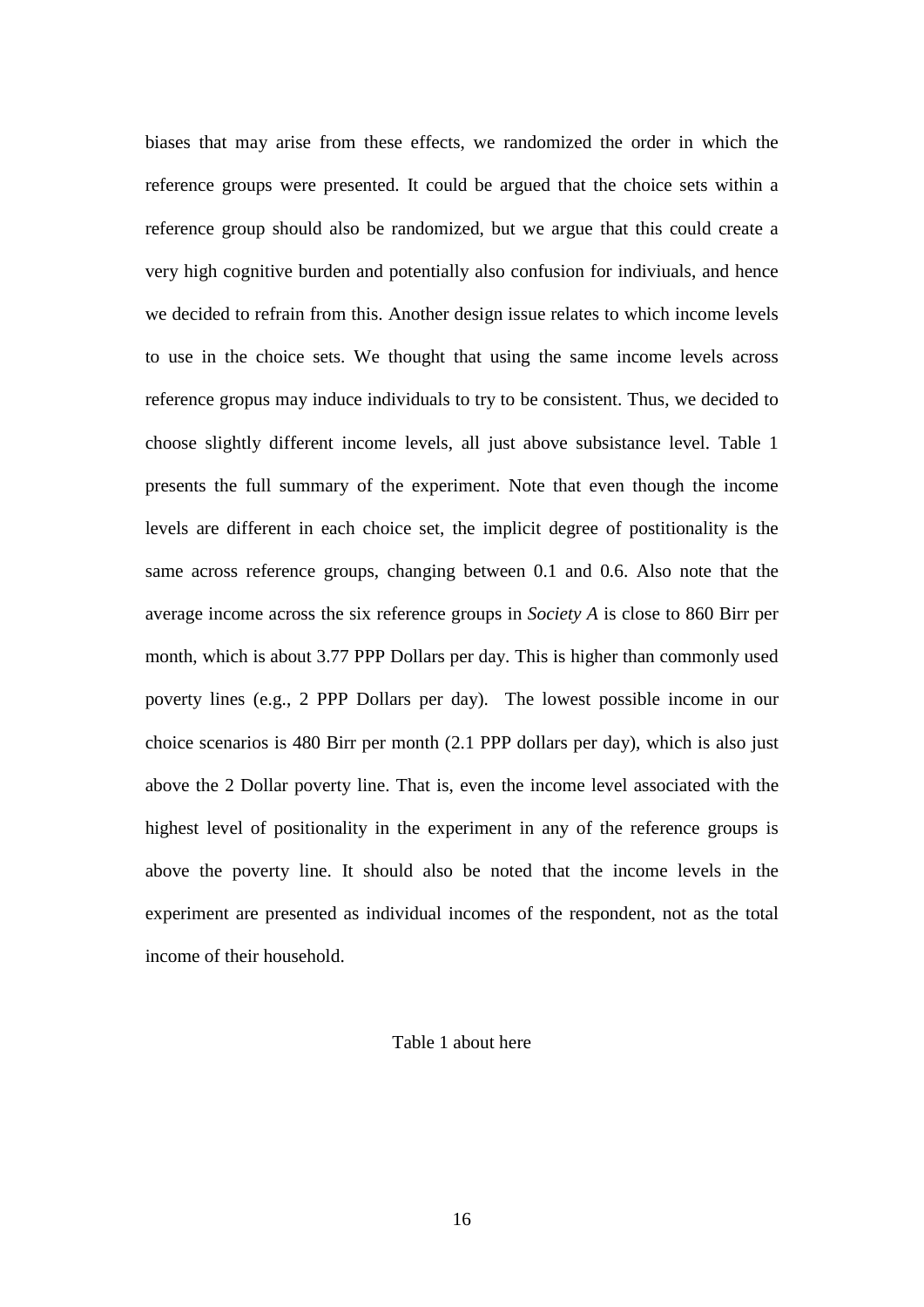The experiment was conducted among 260 individuals in Addis Ababa, Ethiopa. The mean per-capita daily income of the households in the sample is 3.79 PPP dollars, which is very close to the average income used in the experiment ( in average 3.77 PPP Dollars per day). Close to 59% of the respondents are male and about 37% are married. The average age in our sample is 44 years. Moreover, about 39% have gone through highschool education or more. We employed five local interviewers, who received training prior to the experiment. We conducted a face-toface interview with each subject in the local language (Amharic). To ensure consistency, the instructions were first translated to the local language and then translated back to English by two different individuals. The experiment was took place within the framework of a larger household survey, and the respondents originate from a sub-sample of households included in the Ethiopian Urban Socio-economic Survey (EUSS).<sup>[5](#page-12-0)</sup> After the experiment had been conducted, the respondents participated in a household survey that collected additional socioeconomic information about the subjects..

#### **4. Results**

As discussed in the previous section, the key measure in our empirical investigation is the marginal degree of positionality. We start by presenting a descriptive analysis of the unconditional mean marginal degree of positionality. We then estimate the

<span id="page-19-0"></span> $<sup>5</sup>$  The EUSS covers seven urban cities in Ethiopia and originally included 1500 households. A random</sup> sample of households from five sub-cities in Addis Ababa (Addis Ketema, Kirkos, Arada, Yeka and Gullele) were sampled for the purpose of this experiment. None of the included sub-cities are considered to be particularly rich or poor in the city. The number of households in each sub-city was chosen proportionally to the number of households included in each sub-city in the panel survey.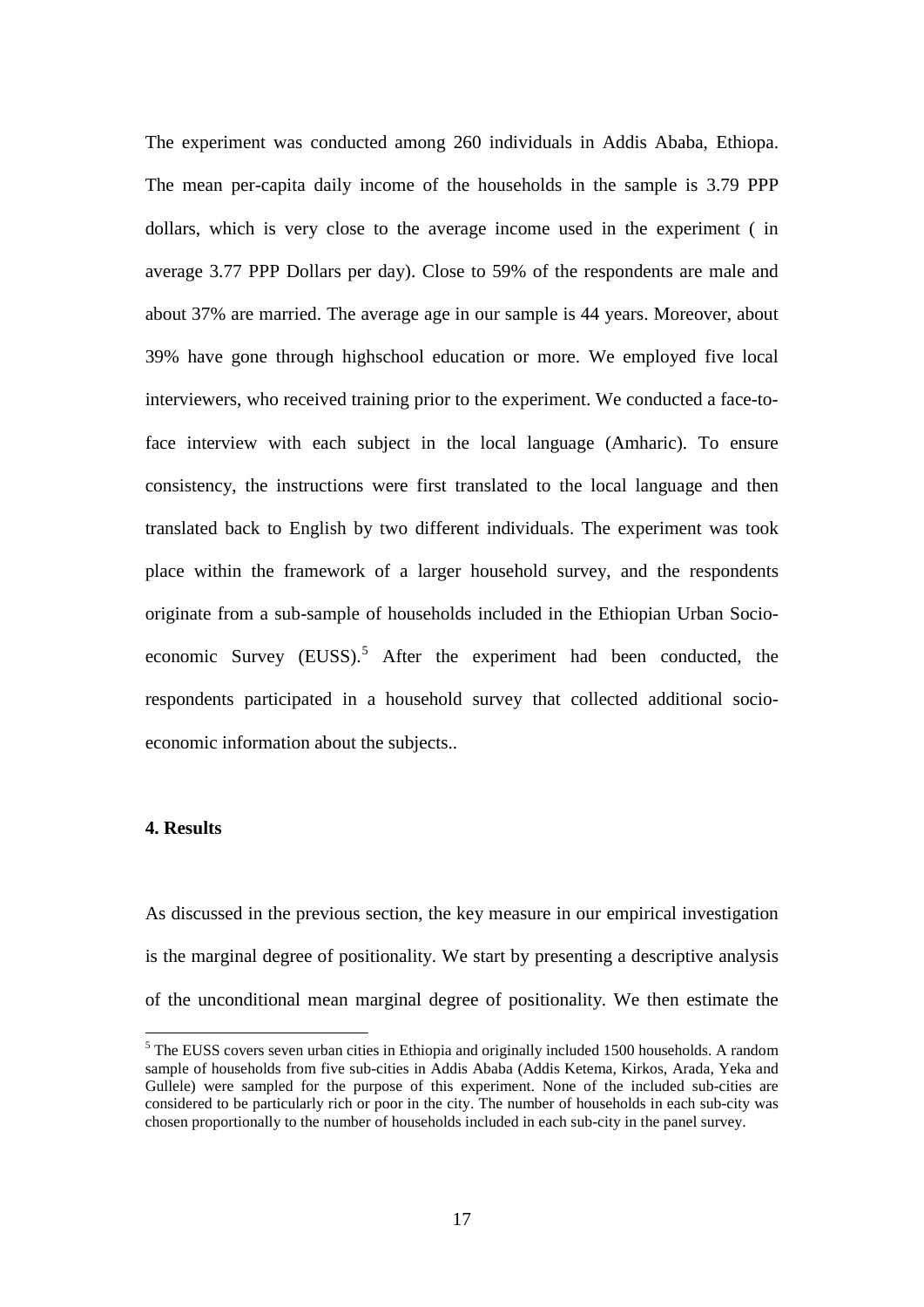mean marginal degrees of positionality for different reference groups by using econometric models conditional on individual characteristics.

4.1. Descriptive analysis

By using the design features presented in Table 1, we can calculate the unconditional mean marginal degree of positionality. Table 2 summarizes the frequency distributions of marginal degree of positionality intervals across the six reference groups. As can be seen from the table, most people chose *Society A* in the first choice set. Almost two-thirds of the subjects displayed a very low degree of positionality for each reference group. We can conclude from these results that regardless of which reference group we consider, the unconditional degree of positionality is very low in our sample, which is in line with the existing findings in the literature. There could however be heterogeneity across socio-demographic and economic characteristics of the individuals, which we investigate in more detail below.

#### Table 2 about here

To estimate the mean marginal degree of positionality, we assume that the actual value of the positionality for each individual lies in the middle of each positionality interval. Note that our design cannot identify the maximum or minimum positional concerns. We have to make some assumptions. The mid-value for the highest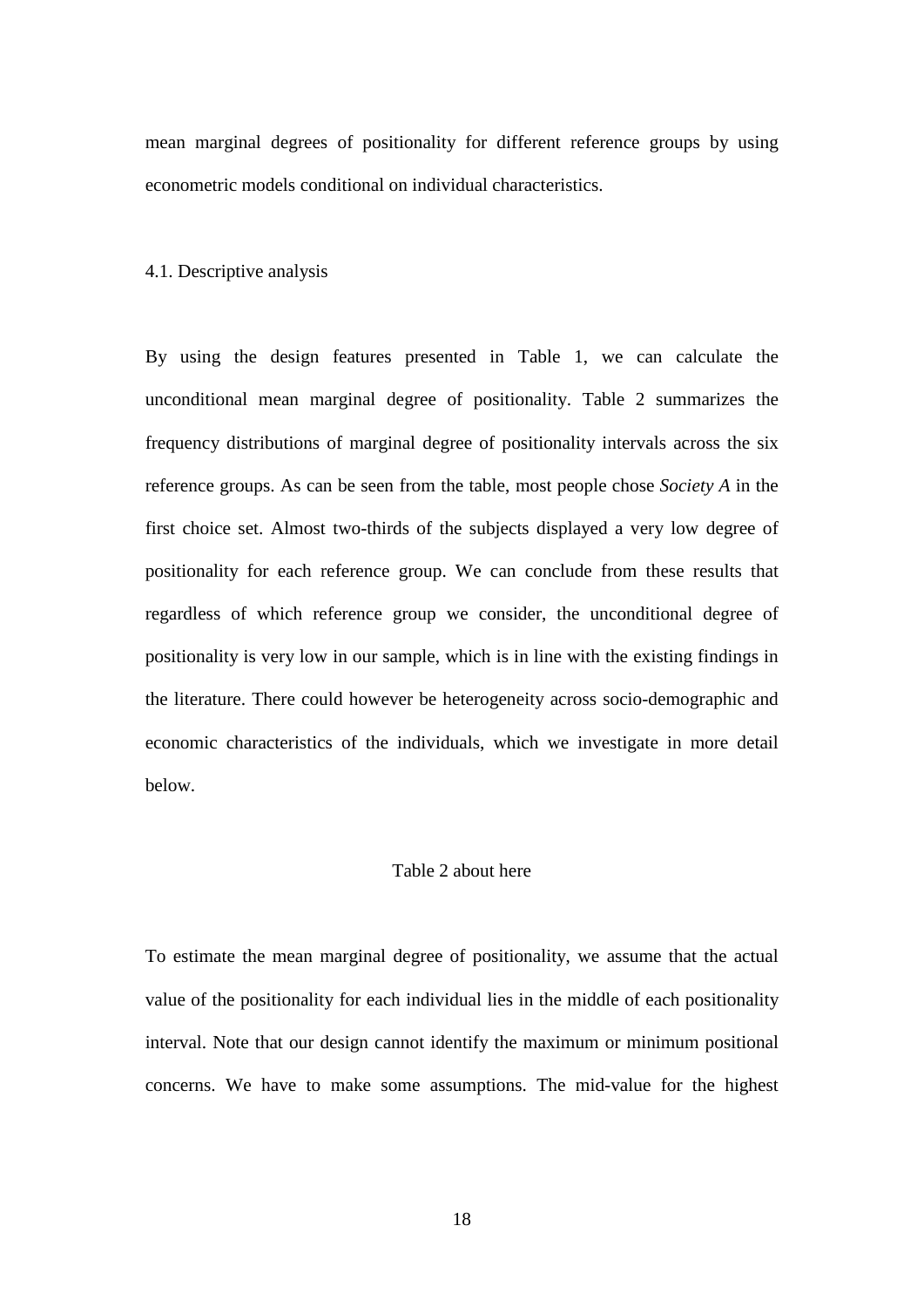positional concern is assumed to be 0.8 by considering that the maximum positional concern is 1, and the mid-value of the lowest positional concern is assumed to be 0.05 by considering that the lowest positional concern is  $0.6\text{ T}$  $0.6\text{ T}$  $0.6\text{ T}$  The unconditional mean marginal degrees of positionality are presented in the Table 3, together with the standard deviations and confidence intervals.

#### Table 3 about here

The mean marginal degrees of positionality estimates are found to be very small, as expected from the descriptive statistics given above. These results are highly in line with Akay and Martinsson (2011) and Akay et al. (2012a), who find very low positionality estimates in rural Ethiopia. We are mainly interested in the relative difference between the positionality parameters across reference groups. The lowest positionality estimate is obtained when subjects compare their income with their *relatives*, which could be due to strong family relationships and possible altruism between extended family members. The highest positionality is found *vis-à-vis neighbors*. We compare the experimental data pairwise using t-tests. We find significant differences in the positionality across reference groups. Test results for the mean difference suggest that the difference is statistically significant in the case of positionality experienced toward *neighbors* and *relatives* (p-value=0.031);

<span id="page-21-0"></span> $6\,$  We have also experimented with some other lower and upper limits. The result is basically the same.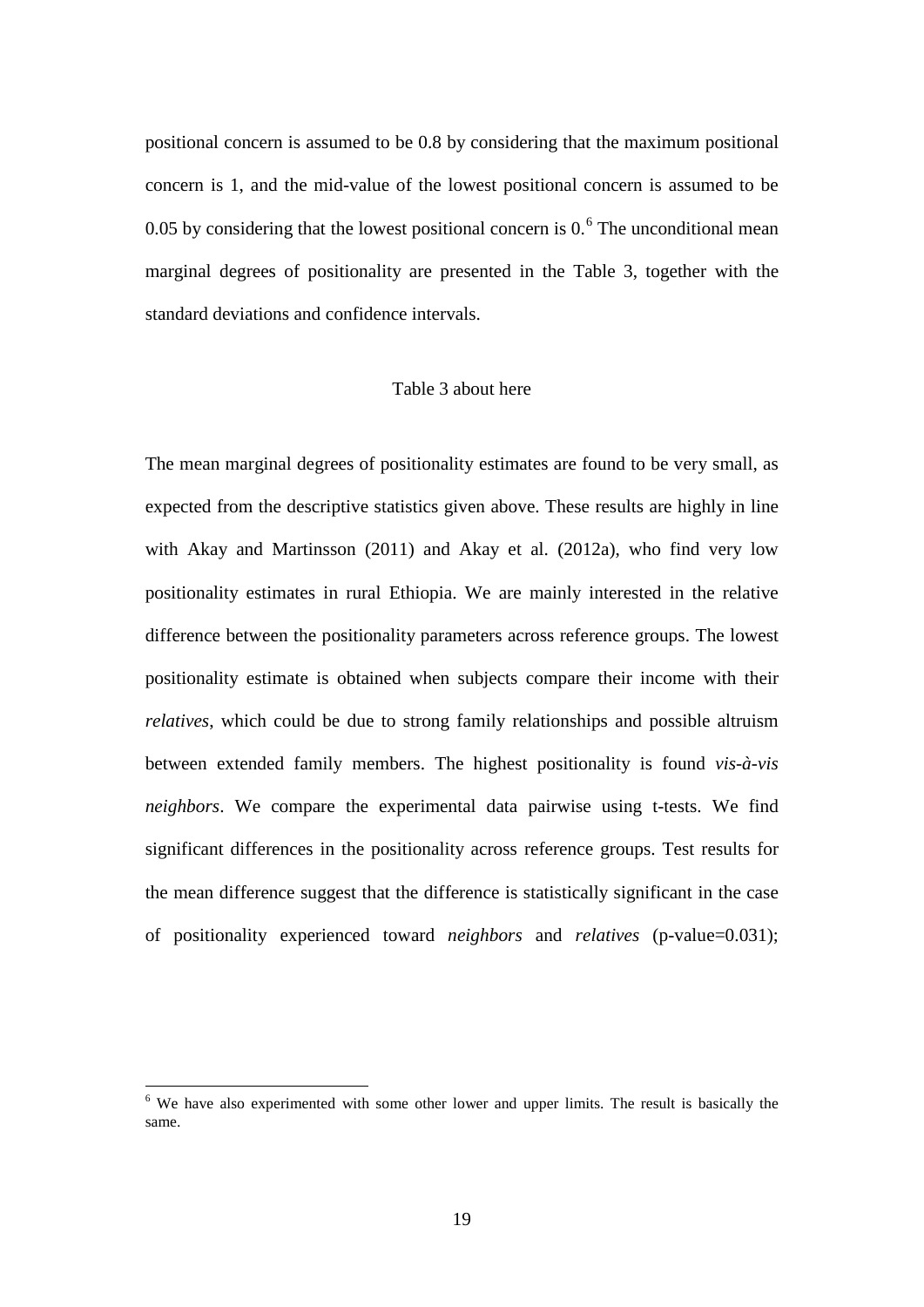*neighbors* and *same age people* (p-value=0.099); and *neighbors* and *all other people in Addis* (p-value= $0.027$  $0.027$ ).<sup>7</sup>

4.2. Results by socio-demographic characteristics

We investigate which factors explain the degree of positional concern for each reference group using regression analyses. Our dependent variable of interest is the marginal degree of positionality. The experimental setup gives us a dependent variable with a lower and an upper bound, and thus we use an interval regression specification. The lower and upper bounds of the intervals are specified as in the first column of Table 2. As before, we have to make some assumptions for the extreme choices. We assign 0 for the lower bound of the first interval and 1 for the upper bound of the last interval.

In our regressions, we control for various exogenous variations: age, gender, marital status, occupation, household size, education, migrant status, household income, location in Addis Ababa, and ethnic groups (the locations in our sample are the sub cities Kirkos, Arada, Addis Ketama, Yeka, and Gullele; ethnic groups are Amhara, Oromo, Tigray, and Others). Table 4 reports interval regression estimates. The

<span id="page-22-0"></span> $<sup>7</sup>$  It was rightly pointed out to us by an anymous referee that our choice scenioro is not designed to</sup> capture very small differences bewteen the positional concerns towards difference reference groups. For example, we are not able to see differences within the (0,0.1] interval where the majority of choices for all references groups lie. Picking up such small differences would have required adding more choices of  $B_i$  between  $\overline{A}$  and the current  $B_i$ , there by signifinatly increasing the number of choices that people make. We believe this would have been congnitively demanding for respondends. It also should be noted that such refininement would not have a major effect on the main result that the degree of positional concerns are very low for all reference groups.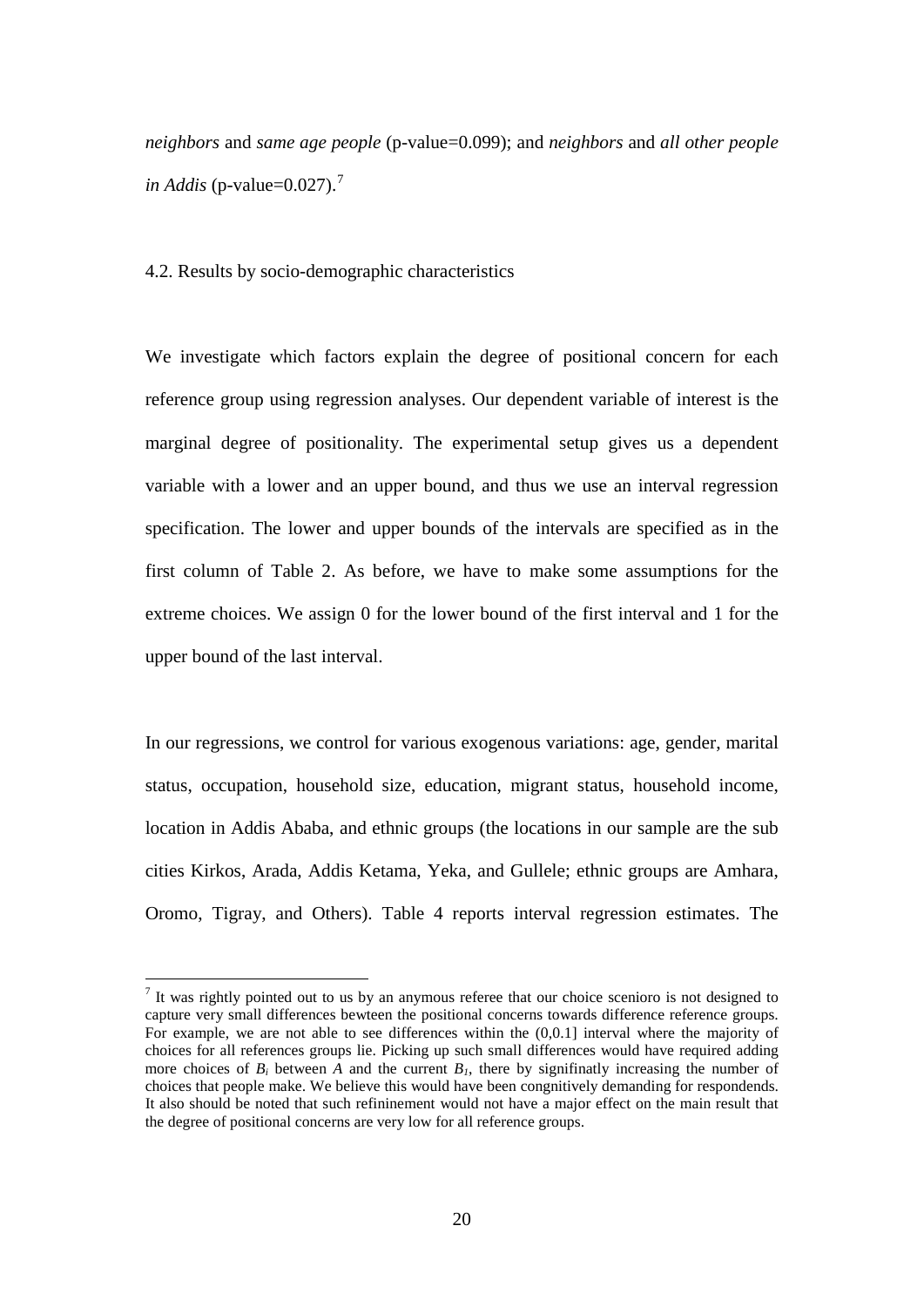variation in the marginal degree of positionality is explained by several variables. For example, female subjects are more positonal *[vis-à-vis](http://en.wiktionary.org/wiki/vis-%C3%A0-vis#French) people of the same age*, and single subjects are less positional toward all reference groups except for *people of the same age*.

#### Table 4 about here

#### 4.3. Estimating conditional degree of positionality

One of our aims is to use estimated regression parameters presented above to estimate the mean degree of positional concern conditional on socio-demographic and economic characteristics of the subjects. To calculate the mean degree of positional concern as well as confidence intervals, we use the bootstrap technique (see, e.g., Efron and Tibshirani, 1998). We first predict the marginal degree of positionality for each individual using estimated model parameters and then calculate the mean level of predicted marginal degree of positional concerns for each bootstrap sample, which is conditional on the socio-demographic and economic characteristics of the subjects. This procedure is repeated for 1,000 bootstrap samples. Table 5 presents the conditional mean marginal rate of positionality for the overall sample and for the selected socio-demographic groups. Results are presented for each of the reference groups separately. Again, it is clear from Table 5 that the positional concerns are very low. The fact that most estimates are insignificant indicates that, conditional on observed individual characteristics, positional concerns are basically zero. The only statistically significant mean marginal degree of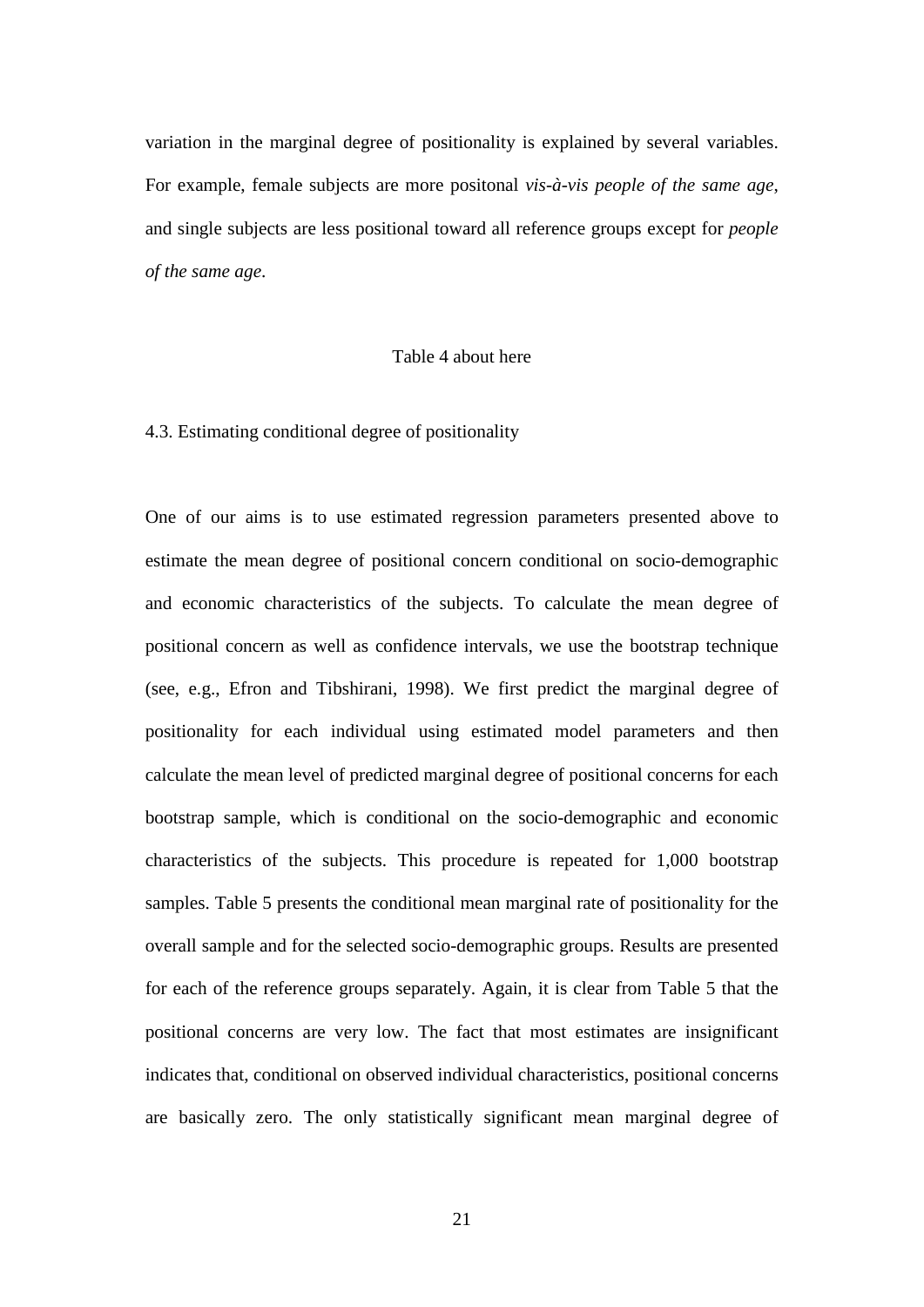positionality is obtained for the reference group *people of the same age*. Significant estimates toward this reference group are also found for four of the sociodemographic groups. However, the level of the positionality is much lower than that is found in developed countries.

#### Table 5 about here

We also control for the order effect with 12 different combinations of the experimental design. However, in order to check the sensitivity of the results we include dummies for the order categories in the interval regressions. We estimate the marginal degree of positionality using 1,000 bootstrap replications. The results are not reported here since they are virtually the same as the results presented in Table 5. [8](#page-22-0)

#### **5. Discussions and Conclusion**

In this paper we have estimated the marginal degree of positional concern of poor people in an urban setting using various reference groups explicitly introduced into a survey experiment, to our knowledge first time in the literature. We conduct our experiment among 260 individuals living in urban Ethiopia by modifying existing survey experiments used in the literature. The results indicate that positional

<span id="page-24-0"></span><sup>&</sup>lt;sup>8</sup> We also estimated the mean marginal degree of positionality using Spearman-Karber, which is a nonparametric estimator. This estimator is robust to sample size. In this estimator the data is interpreted as a failure or duration time data. The results obtained from this experiment is highy in line with the results reported in Table 5. The results can be provided upon request from the corresponding author.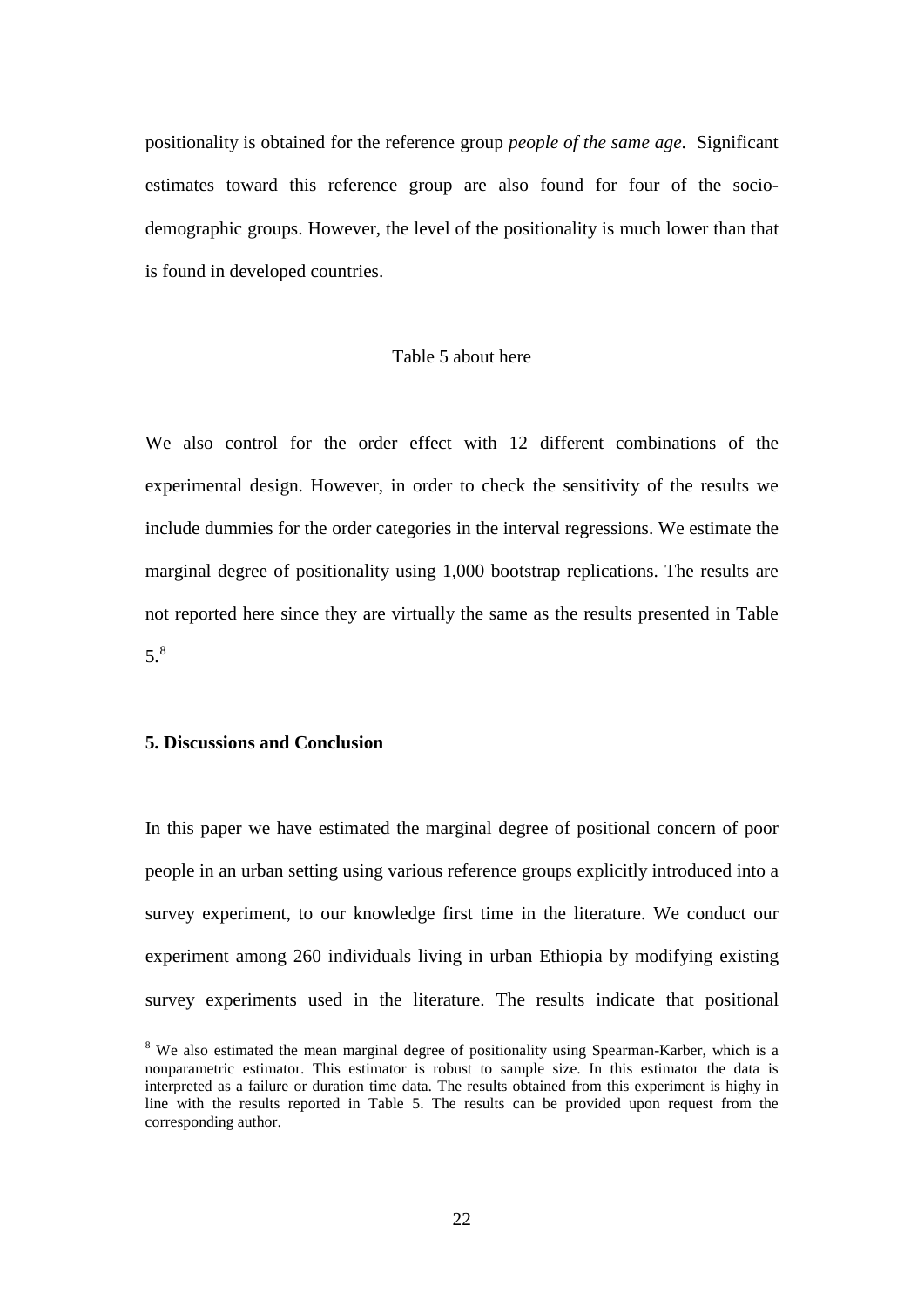concerns are low in societies with low absolute level of income. While there are differences across reference groups, the low positionality for income persists *vis-àvis* all reference group definitions.

Our results suggest that the only significant estimate of the marginal degree of positionality is toward the reference group *people of the same age*. While the marginal degree of positionality is still low, the fact that the "same age" reference group stands out from the other reference groups could have interesting implications when it comes to the role of social proximity, informal mechanisms, and positional concerns. The insignificant estimates found for positional concerns toward the reference groups *relatives*, *friends*, *neighbors*, and *colleagues* may be explained by relationship attributes, e.g., altruism and informal support systems, that imply low positional concerns toward reference groups. There is no meaningful way age similarity could be used as a network formation mechanism, while it is reasonable to think that people compare their achievements with those of others of similar age, resulting in significant income comparison estimates. On the other hand, the reference group *all other people in the city* could be too intangible to the individual to make meaningful comparisons.

In this paper, we have systematically investigated positional concerns toward multiple reference groups using a survey experiment approach. Our results add to the growing evidence showing that positional concerns are low in societies with low absolute level of income for almost all reference groups that we defined. This

23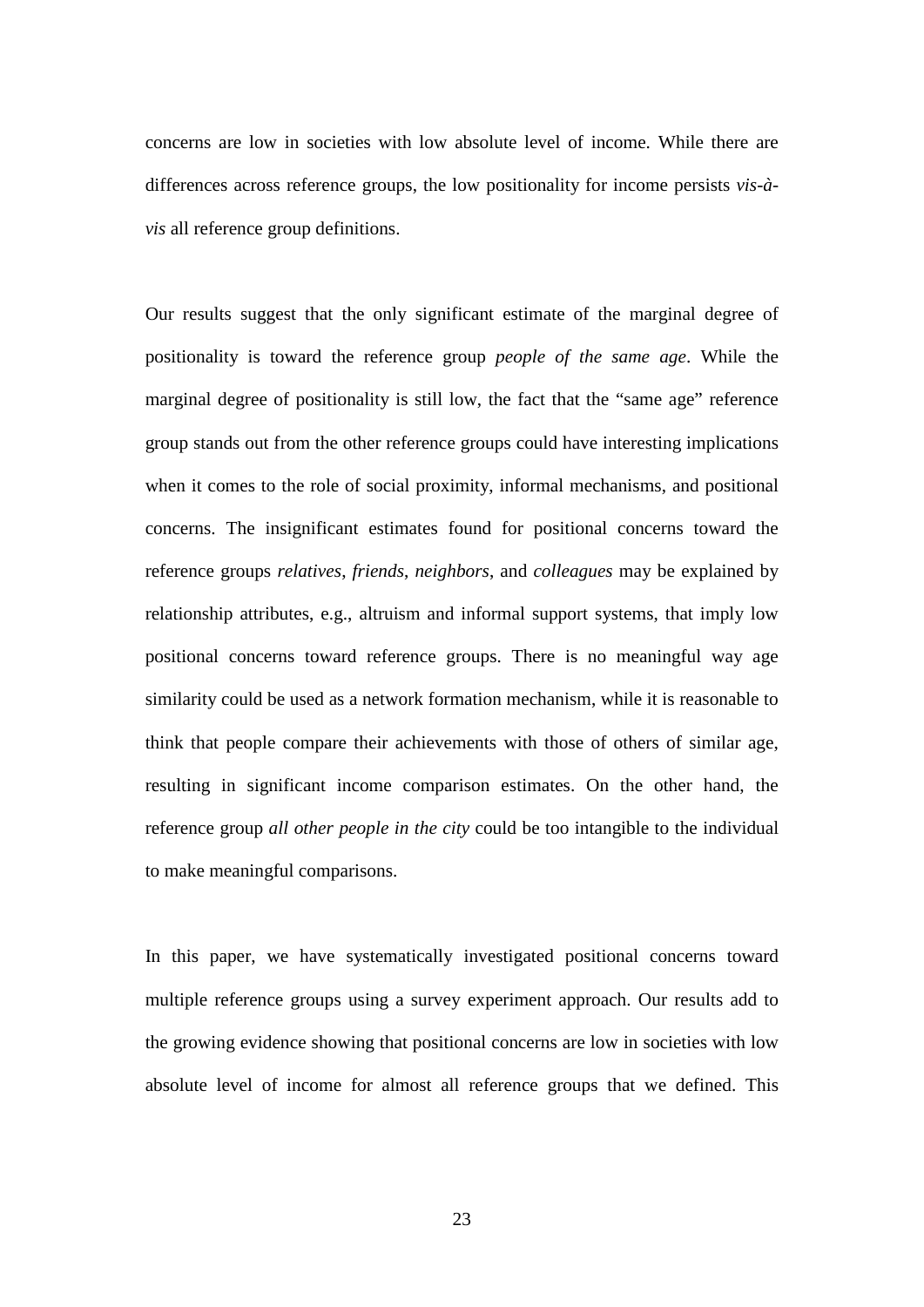indicates that development interventions that target few people create little welfare externalities. But the inverse relationship between positional concerns and overall absolute income level of a society raises another important question for the design of development interventions: is it possible to increase income of a society without developing positional concerns or are positional concerns inherent to economic growth? More work remains to be done to explain the relationship between economic growth and positional concerns, and understand the underlying relationships between reference groups and degree of positionality. In particular, there is a need for future research to understand how these relationships are shaped by the socio-economic proximity generated through informal mechanisms between individuals in low-income countries.

#### **References**

- Abel, A.B., (1990) Asset Prices Under Habit Formation and Catching Up with the Joneses, *American Economic Review* 80, 38-42.
- Abel, A.B., (2005) Optimal Taxation When Consumers Have Endogenous Benchmark Levels of Consumption, *Review of Economic Studies* 72, 21-42.
- Akay, A., P. Martinsson and H. Medhin, (2012a) Does Positional Concern Matter in Poor Societies? Evidence from a Survey Experiment in Rural Ethiopia, *World Development* 40, 428-435.
- Akay, A., O. Bargain, and K.F. Zimmermann, (2012b) Relative Concerns of Ruralto-Urban Migrants in China, *Journal of Economic Behavior and Organization*  81, 421-441.
- Akay, A., and P. Martinsson, (2011) Does Relative Income Matter for the Very Poor? - Evidence from Rural Ethiopia, *Economic Letters* 110, 213-215.
- Akerlof, G.A., (1997) Social Distance and Social Decisions, *Econometrica* 65, 1005-1027.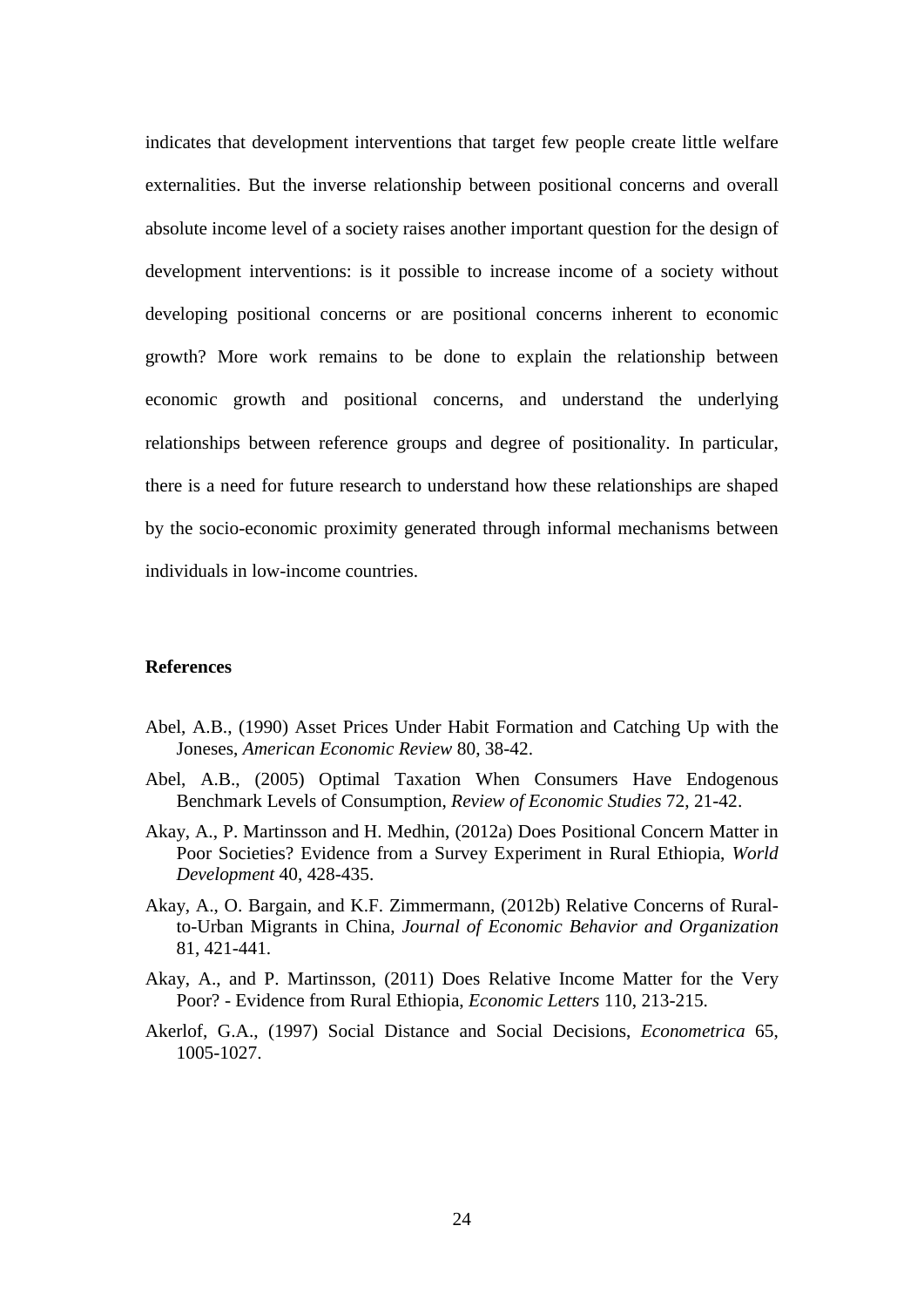- Alpizar, F., F. Carlsson and O. Johansson-Stenman, (2005) How Much Do We Care about Absolute versus Relative Income and Consumption?, *Journal of Economic Behavior and Organization* 56, 405-421.
- Aronsson, T., and O. Johansson-Stenman, (2008) When the Joneses' Consumption Hurts: Optimal Public Good Provision and Nonlinear Income Taxation, *Journal of Public Economics* 92, 986-997.
- Blanchflower, D.G., and A.J. Oswald, (2004) Well-being Over Time in Britain and the USA, *Journal of Public Economics* 88, 1359-1386.
- Bookwalter, J., and D.R. Dalenberg, (2009) Relative to What or Whom? The Importance of Norms and Relative Standing, *World Development* 38, 345-355.
- Boskin, M.J., and E. Sheshinski, (1978) Individual Welfare Depends upon Relative Income, *Quarterly Journal of Economics* 92, 589-601.
- Carlsson F., G. Gupta, and O. Johansson-Stenman, (2009) Keeping up with the Vaishyas: Caste and relative standing, *Oxford Economic Papers* 61, 52-73
- Carlsson, F., O. Johansson-Stenman, and P. Martinsson, (2007a) Do You Enjoy Having More than Others? Survey Evidence of Positional Goods, *Economica* 74, 586-598.
- Carlsson, F., P. Nam, M. Linde-Rahr and P. Martinsson, (2007b) Are Vietnamese Farmers Concerned with Their Relative Position in Society?, *Journal of Development Studies* 43, 1177-1188.
- Carlsson, F. and P. Qin, (2010) Is it better to be the head of a chicken than the tail of a phoenix: Concern for relative standing in rural China, *Journal of Socio-Economics 39*, 180-186.
- Clark, A.E., and A.J. Oswald, (1996) Satisfaction and Comparison Income. *Journal of Public Economics* 61, 359-381.
- Clark, A.E., and C. Senik, (2010a) Who Compares to Whom? The Anatomy of Income Comparisons in Europe, *Economic Journal* 120, 573-594.
- Clark, A.E., and C. Senik, (2010b) Will GDP Growth Increase Happiness in Developing Countries, *IZA Discussion Paper Series*, No: 5595.
- Clark. A.E., D. Masclet, and M.-C. Villeval, (2010) Effort and comparison income, *Industrial and Labor Relations Review* 63, 407-426.
- Clark, A.E., P. Frijters and M.A. Shields, (2008) Relative Income, Happiness and Utility: An Explanation for the Easterlin Paradox and Other Puzzles, *Journal of Economic Literature* 46, 95-144.
- de Weerdt, J., and S. Dercon, (2006) Risk-sharing networks and insurance against illness, *Journal of Development Economics* 81, 337-356.
- Duesenberry, J., (1949*) Income, Saving and the Theory of Consumer Behavior,* Cambridge MA: Harvard University Press.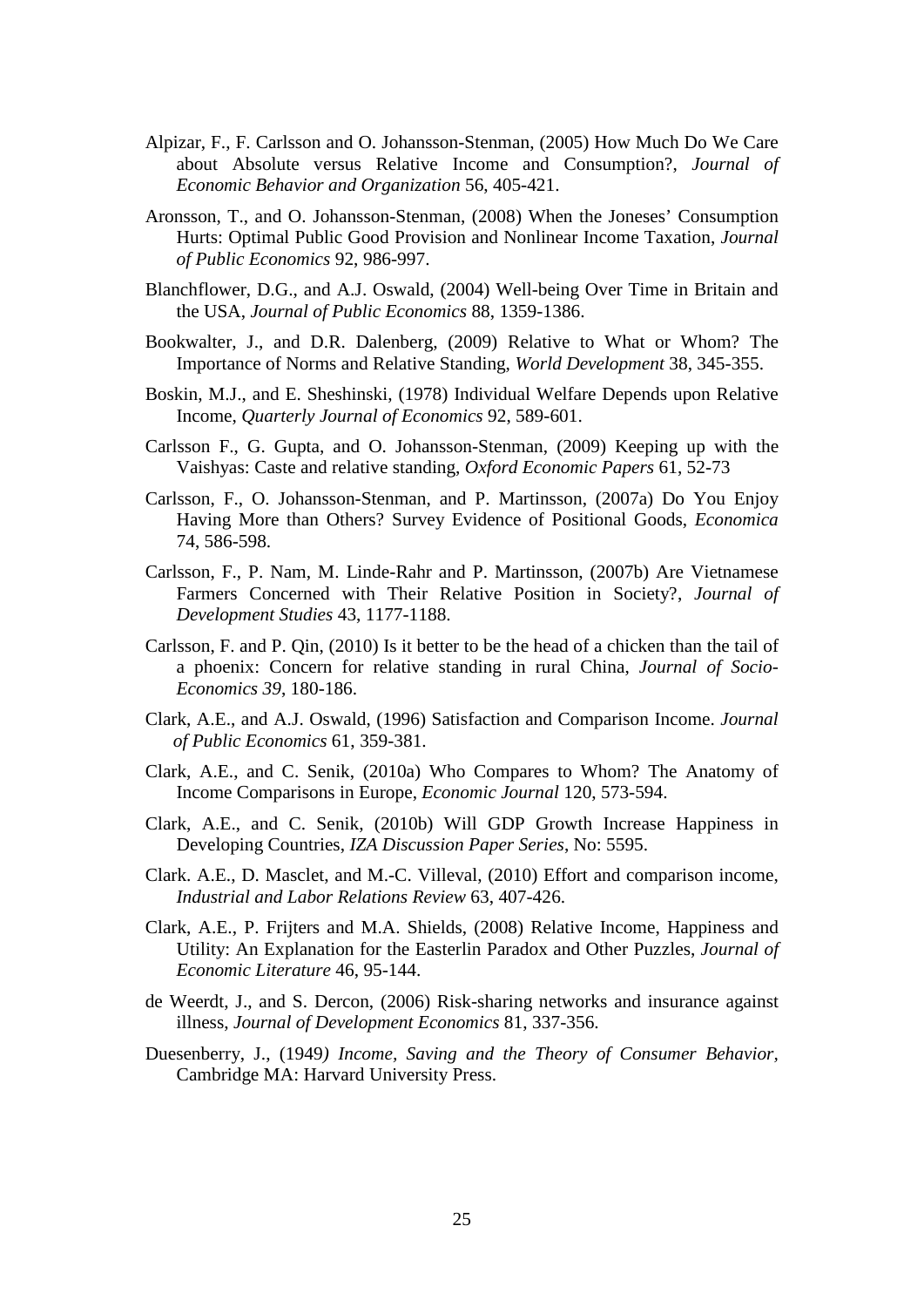- Efron, B., and R.J. Tibshirani (1998) *An Introduction to the Bootstrap*, Chapman and Hall, Florida (1998)
- Fafchamps, M., and F. Guberg (2007) The Formation of Risk Sharing Networks, *Journal of Development Economics* 83, 326-350.
- Fafchamps, M and F. Shilpi (2008) Subjective welfare, isolation, and relative consumption, *Journal of Development Economics* 86, 43-60.
- Falk, A. and M. Knell, (2004) Choosing the Joneses: Endogenous Goals and Reference Standards, *Scandinavian Journal of Economics* 106, 417-435.
- Ferrer-i-Carbonell A. (2005) Income and Well-Being: An Empirical Analysis of the Comparison Income Effect, *Journal of Public Economics* 89, 997-1019.
- Frank, R.H., (1999) *Luxury Fever*. Free Press, New York.
- Hyman, H.H., (1960) Reflections on Reference Groups. *Public Opinion Quarterly* 24, 383-396.
- Hirsch, F., (1976) *Social Limits to Growth*. Harvard University Press, Cambridge.
- Hirschman, A., and M. Rothschild, (1973) The changing tolerance for income inequality in the course of economic development, *Quarterly Journal of Economics* 87, 544-566.
- Johansson-Stenman, O., F. Carlsson, and D. Daruvala, (2002) Measuring Future Grandparents' Preferences for Equality and Relative Standing, *Economic Journal* 112, 362-383.
- Kingdon, G. and J. Knight, (2007) Community, comparisons and subjective wellbeing in a divided society, *Journal of Economic Behavior and Organization* 64, 69–90
- Knell, M., (1999) Social Comparisons, Inequality, and Growth, *Journal of Institutional and Theoretical Economics* 155, 664-695.
- Knight, G., L. Song, L. and R. Gunatilaka, (2009) Subjective well-being and its determinants in rural China, *China Economic Review* 20, 635-649.
- Knight, J. and R. Gunatilaka, (2010) Great expectations? The Subjective Well-being of Rural-Urban Migrants in China, *World Development* 38, 113-124.
- Kuelger, A., (2009) A Curse of Comparison? Evidence on Reference Groups for Relative Income Concerns, World Bank Policy Research Working Paper 4820.
- Layard, R., (1980) Human Satisfaction and Public Policy, *Economic Journal* 90, 737-750.
- Luttmer, E.F.P., (2005) Neighbors as Negatives: Relative Earnings and Well-Being, *The Quarterly Journal of Economics* 120, 963-1020.
- Ljungqvist, L. and H. Uhlig. (2000) Tax Policy and Aggregate Demand Management under Catching Up with the Joneses, *American Economic Review* 90, 356-366.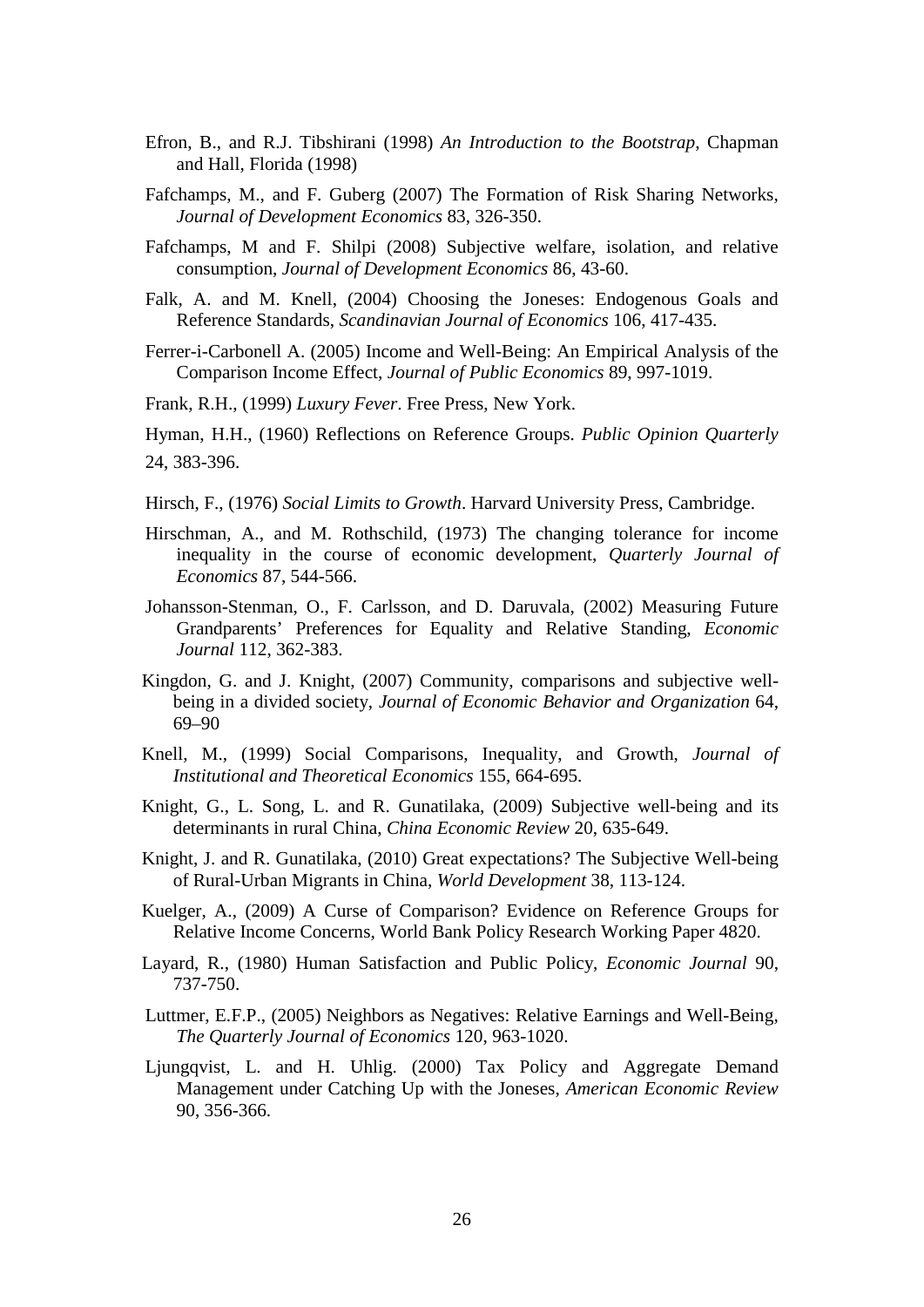- Neumark, D., and A. Postlewaite, (1998) Relative Income Concerns and the Rise in Married Women's Employment, *Journal of Public Economics* 70, 157-183.
- McBride, M., (2010) Money, happiness, and aspirations: An experimental study, *Journal of Economic Behavior and Organization* 74, 262-276.
- McBride, M., (2001) Relative-Income Effects on Subjective Well-Being in the Cross-Section, *Journal of Economic Behavior and Organization* 45, 251-278.
- Park, Y., (2010) The Second Paycheck To Keep Up with the Joneses: Relative income concerns and labor market decisions of married women, *Eastern Economic Journal* 36*,* 255-276.
- Persson, M., (1995) Why Are Taxes So High in Egalitarian Societies? *Scandinavian Journal of Economics* 97, 469-476.
- Posel, D., and D. Casale, D., (2011) Relative standing and subjective well-being in South Africa: The role of perceptions, expectations and income mobility. *Social Indicators Research* 104, 195-223.
- Ravallion, M. and M. Lokshin, (2010) Who cares about relative deprivation?, *Journal of Economic Behavior & Organization* 73, 171-185.
- Runciman, W.G., (1966) Relative comparison and Social Justice: a study of attitudes to social inequality in twentieth-century England, Routledge and Kegan Paul.
- Senik, C., (2005) Income Distribution and Well-being: What can we learn from Subjective Data?, *Journal of Economic Surveys* 19, 43-63.
- Senik, C., (2009) Direct Evidence on Income Comparisons and Their Welfare Effects. *Journal of Economic Behavior and Organization* 72, 408-424.
- Solnick, S., and D. Hemenway, (1998) Is More Always Better? A Survey on Positional Concerns, *Journal of Economic Behavior and Organization* 37, 373- 383.
- Solnick, S., and D. Hemenway, (2005) Are Positional Concerns Stronger in Some Domains Than in Others?, *American Economic Review* 95, 147-151.
- Solnick , S., and D. Hemenway, (2007) Positional Goods in the United States and China, Journal of Socio-Economics 36, 537-545.
- Veblen, T., (1899/2005) *The Theory of the Leisure Class*. Digireads.com.
- Woittiez, I., and A. Kapteyn, (1998) Social Interactions and Habit Formation in a Model of Female Labour Supply, *Journal of Public Economics* 70*, 185-205.*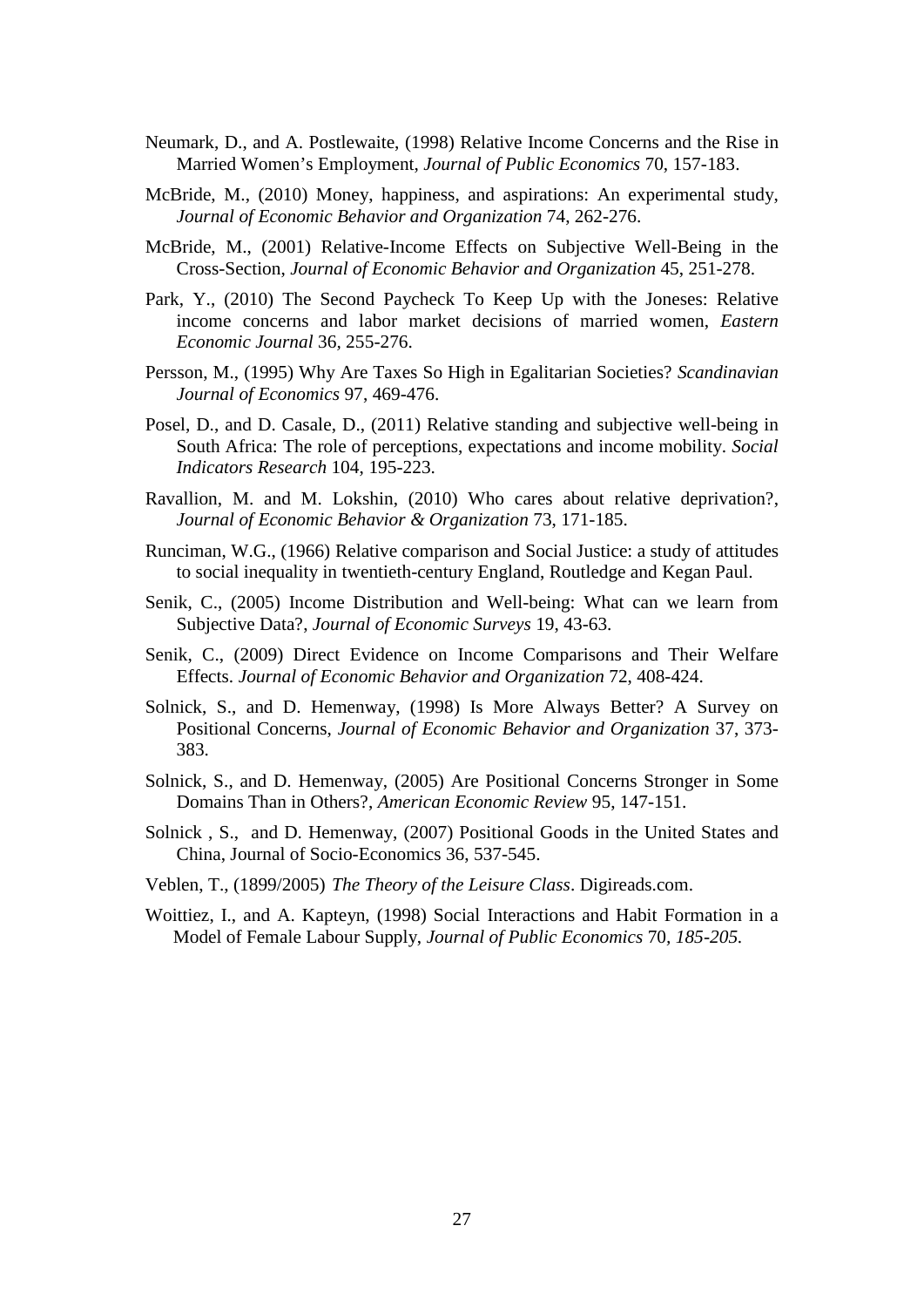### **Appendix A**

#### **Experiment instructions**

Now I want to ask you some questions related to income.

Imagine that you can choose to live in one of two different societies, Society A and Society B. Your monthly income and the average monthly income of different groups of people differ between the two societies. Except for the income differences, other things like living expenses are exactly the same in the two societies.

For each society that we will consider, I will tell you the amount of your monthly income and the average monthly income of the group. Then I will ask you to choose which society you would like to live in.

Let me illustrate this choice by the following example. In this example, we will just name the group of people "other people."

| <b>Society</b>                          | <b>Your own income</b><br><b>Birr/Month</b> | Average income of<br>Other people |
|-----------------------------------------|---------------------------------------------|-----------------------------------|
|                                         |                                             | <b>Birr/Month</b>                 |
| Society A                               | 800                                         | 900                               |
| <b>Society B</b>                        | 770                                         | 600                               |
| Which society do you choose to live in? |                                             |                                   |

In this example, your yearly income is 30 birr more in Society A than in Society B. In Society A, you earn 100 birr less than the average income of other people in the society, while in Society B you get 170 birr more. Given these differences, you can either choose to live in Society A or B. *(Repeat question and example)*

Now, I'll ask you to make your choice between the different societies.

*(For each table of a reference group, ask the first questions in the following way. Do not change the order the tables from what is given in this questionnaire! )* 

In Society A, your monthly income is \_\_\_\_\_\_ birr, while the average monthly income of \_\_\_\_\_\_\_\_\_\_ in the society is \_\_\_\_\_\_ birr. In Society  $B_1$ , your monthly income is birr, while the average monthly income of  $\qquad$  in the society is birr. In which Society, A or  $B_1$ , do you want to live?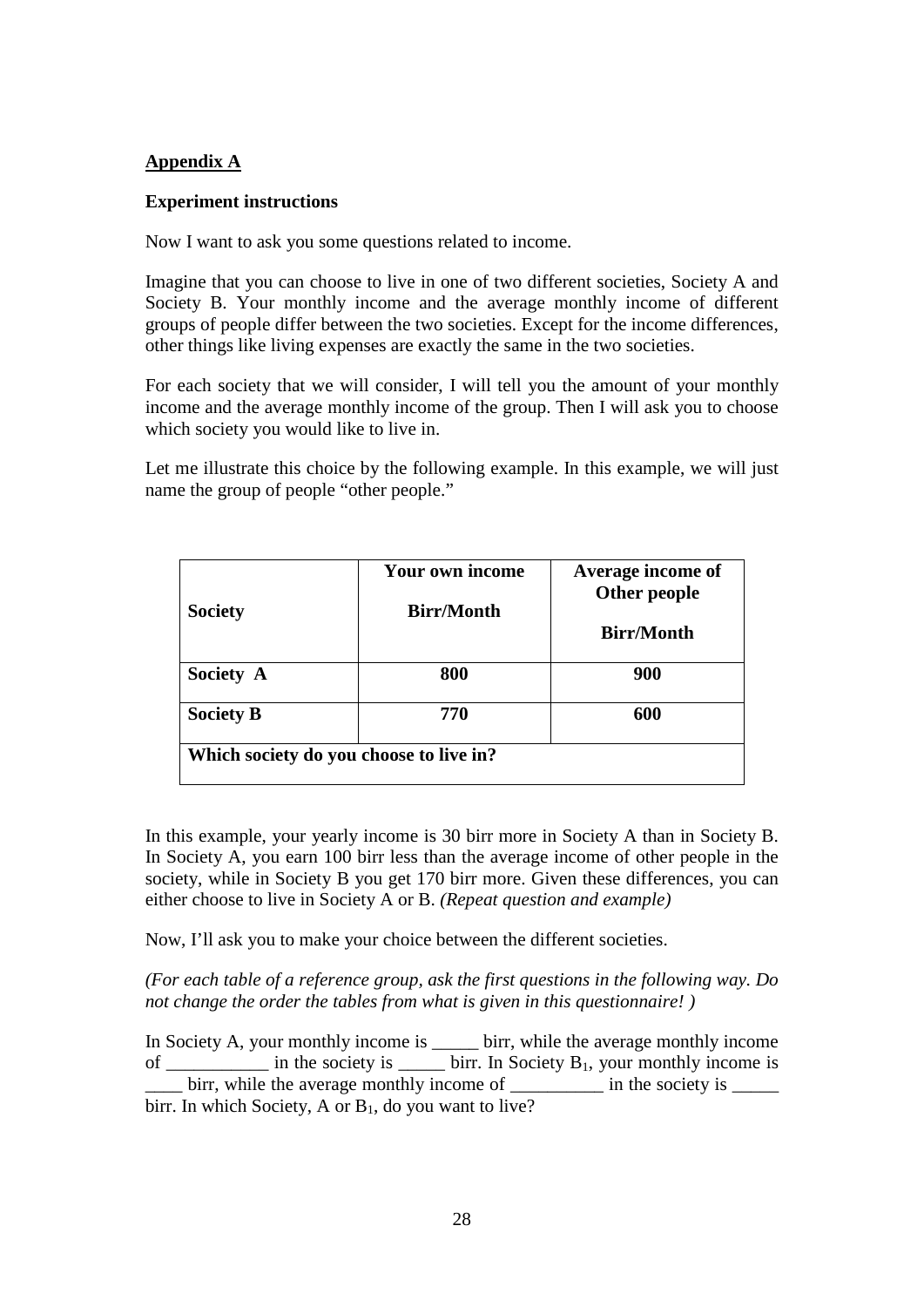*(If the respondent chooses A, stop and proceed to the next table. If respondent chooses B1, ask her/him to choose between Society A and Society B2. If respondent chooses B2, ask her/him to choose between Society A and B3. Continue in a similar manner for the rest of the choices. Do not change the format of the question except for the numbers. Follow the same procedure for the other tables.* 

*Remember! Do not change the order of the tables as it is given in this printout and always start from the first choice in each table!) [9](#page-24-0)*

Table presenting the choice scenario for reference group 1

Table presenting the choice scenario for reference group 2

Table presenting the choice scenario for reference group 3

Table presenting the choice scenario for reference group 4

Table presenting the choice scenario for reference group 5

Table presenting the choice scenario for reference group 6

<sup>-&</sup>lt;br>9 <sup>9</sup>Instead of presenting six tables for each reference group in the experiment, we thought it is better to present the choice scenario of the 'friends' reference group as an example, given in Table A1 below. The full instructions with all the tables can be requested from the authors.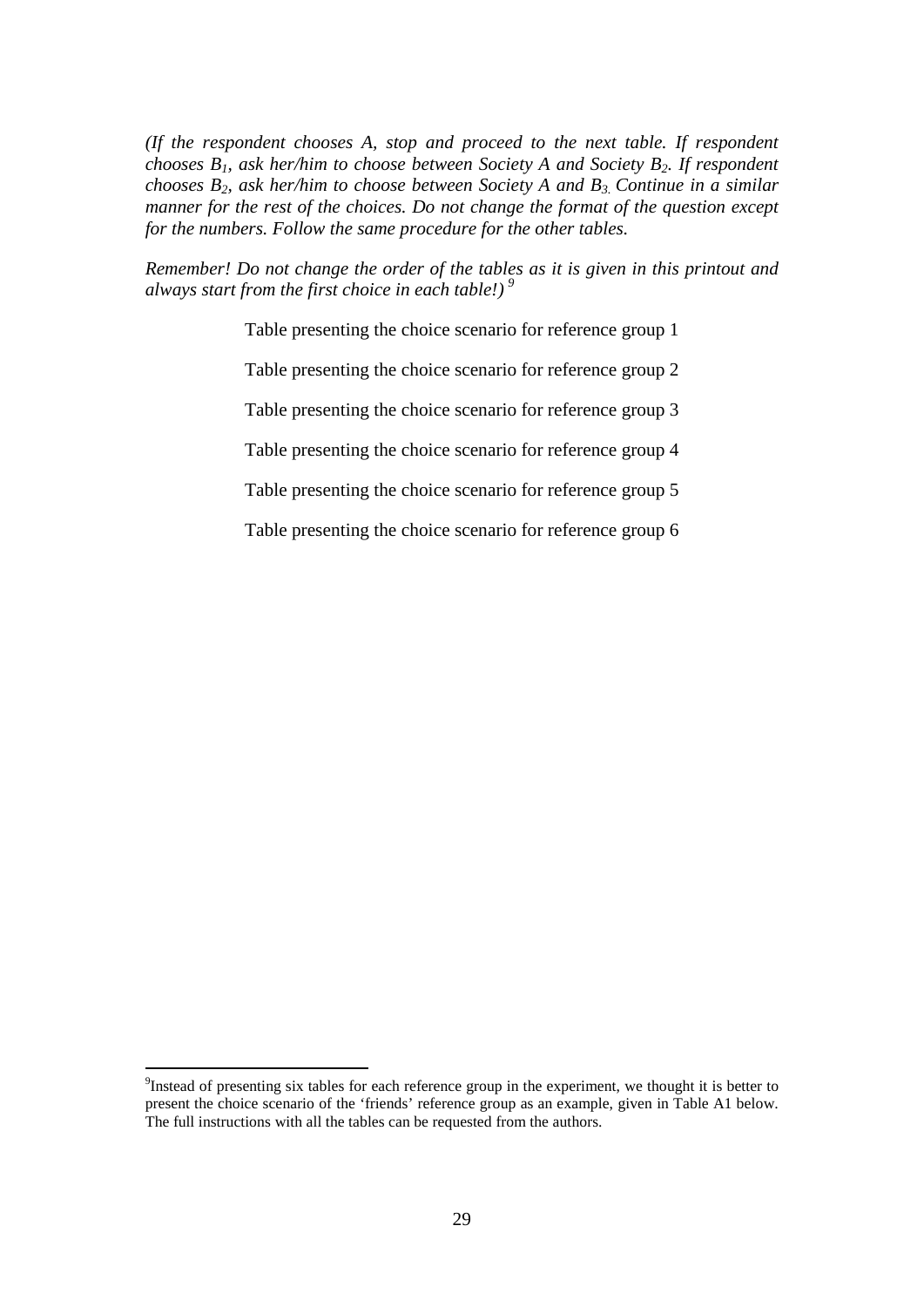| Table A1: An example of the choice scenario |
|---------------------------------------------|
|---------------------------------------------|

|                                                                                                                                                               | <b>Your Friends</b>                     |                                                        |
|---------------------------------------------------------------------------------------------------------------------------------------------------------------|-----------------------------------------|--------------------------------------------------------|
| <b>Society</b>                                                                                                                                                | Your own<br>income<br><b>Birr/Month</b> | Average income<br>of your friends<br><b>Birr/Month</b> |
| A                                                                                                                                                             | 640                                     | 720                                                    |
| <b>B1</b>                                                                                                                                                     | 616                                     | 480                                                    |
| Which society do you choose to live in?<br>(Circle choice. If the choies is A, stop and go to next next page, if the choice is $B1$ ,<br>proceed below)       |                                         |                                                        |
| A                                                                                                                                                             | 640                                     | 720                                                    |
| B <sub>2</sub>                                                                                                                                                | 592                                     | 480                                                    |
| Which society do you choose to live in?<br>(Circle choice. If the choies is A, stop and go to next next page, if the choice is $B_2$ ,<br>proceed below)      |                                         |                                                        |
| A                                                                                                                                                             | 640                                     | <b>720</b>                                             |
| <b>B3</b>                                                                                                                                                     | 568                                     | 480                                                    |
| Which society do you choose to live in?<br>(Circle choice. If the choies is A, stop and go to next next page, if the choice is $B_3$ ,<br>proceed below)<br>A | 640                                     | <b>720</b>                                             |
| <b>B4</b>                                                                                                                                                     | 544                                     | 480                                                    |
| Which society do you choose to live in?<br>(Circle choice. If the choies is A, stop and go to next next page, if the choice is $B_4$ ,<br>proceed below)<br>A | 640                                     | <u>121</u>                                             |
| B <sub>5</sub>                                                                                                                                                | 520                                     | 480                                                    |
| Which society do you choose to live in?<br>(Circle choice. If the choies is A, stop and go to next next page, if the choice is $B_5$ ,<br>proceed below)      |                                         |                                                        |
| A                                                                                                                                                             | 640                                     | 720                                                    |
| <b>B6</b>                                                                                                                                                     | 496                                     | 480                                                    |
| Which society do you choose to live in?<br>(Circle choice.)                                                                                                   |                                         |                                                        |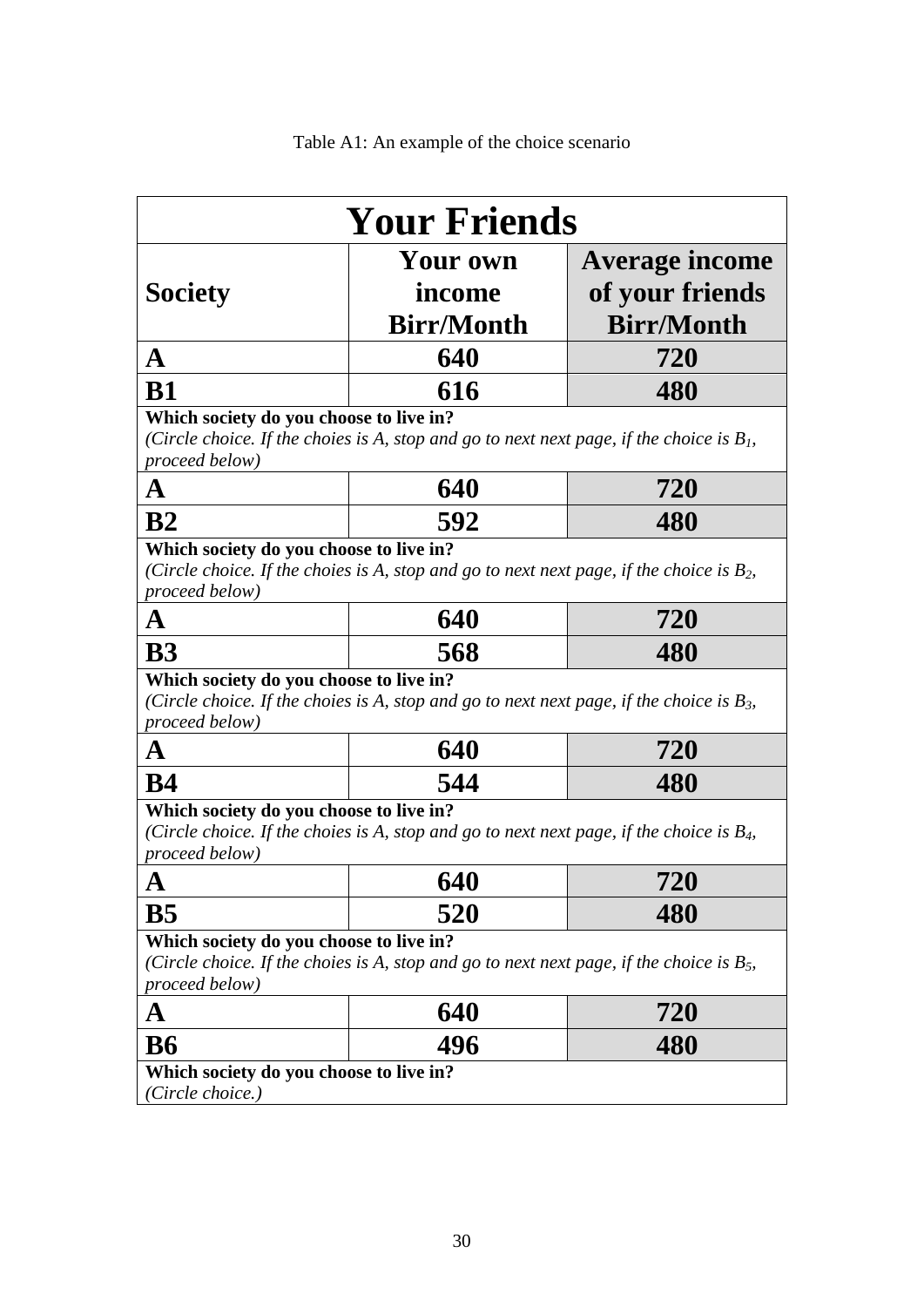## **Tables**

### **Table 1.** Summary of the experiment (in ETB)**.**

|                              |                   |               | Reference groups   |               |                      |               |                     |               |                       |                 |                                 |                  |                                  |
|------------------------------|-------------------|---------------|--------------------|---------------|----------------------|---------------|---------------------|---------------|-----------------------|-----------------|---------------------------------|------------------|----------------------------------|
|                              |                   |               | Friends            |               | Neighbors            |               | Relatives           | Colleagues    |                       | Same age people |                                 | All other people |                                  |
| positionality if indifferent | Implied degree of | Own<br>income | Friends'<br>income | Own<br>income | Neighbors'<br>income | Own<br>income | Relatives<br>income | Own<br>income | Colleagues'<br>income | Own<br>income   | Income of<br>same age<br>people | Own<br>income    | Income of<br>all other<br>people |
| Alternative A                |                   | 640           | 720                | 800           | 900                  | 760           | 855                 | 880           | 990                   | 680             | 765                             | 824              | 927                              |
| Alternative B1               | 0.1               | 616           | 480                | 770           | 600                  | 732           | 570                 | 847           | 660                   | 655             | 510                             | 793              | 618                              |
| Alternative B <sub>2</sub>   | 0.2               | 592           | 480                | 740           | 600                  | 703           | 570                 | 814           | 660                   | 629             | 510                             | 762              | 618                              |
| Alternative B3               | 0.3               | 568           | 480                | 710           | 600                  | 675           | 570                 | 781           | 660                   | 603             | 510                             | 731              | 618                              |
| Alternative B4               | 0.4               | 544           | 480                | 680           | 600                  | 646           | 570                 | 748           | 660                   | 578             | 510                             | 700              | 618                              |
| Alternative B5               | 0.5               | 520           | 480                | 650           | 600                  | 618           | 570                 | 715           | 660                   | 553             | 510                             | 670              | 618                              |
| Alternative B6               | 0.6               | 496           | 480                | 620           | 600                  | 589           | 570                 | 682           | 660                   | 527             | 510                             | 640              | 618                              |
| #Subjects                    |                   | 260           |                    | 260           |                      | 259           |                     | 260           |                       | 260             |                                 | 259              |                                  |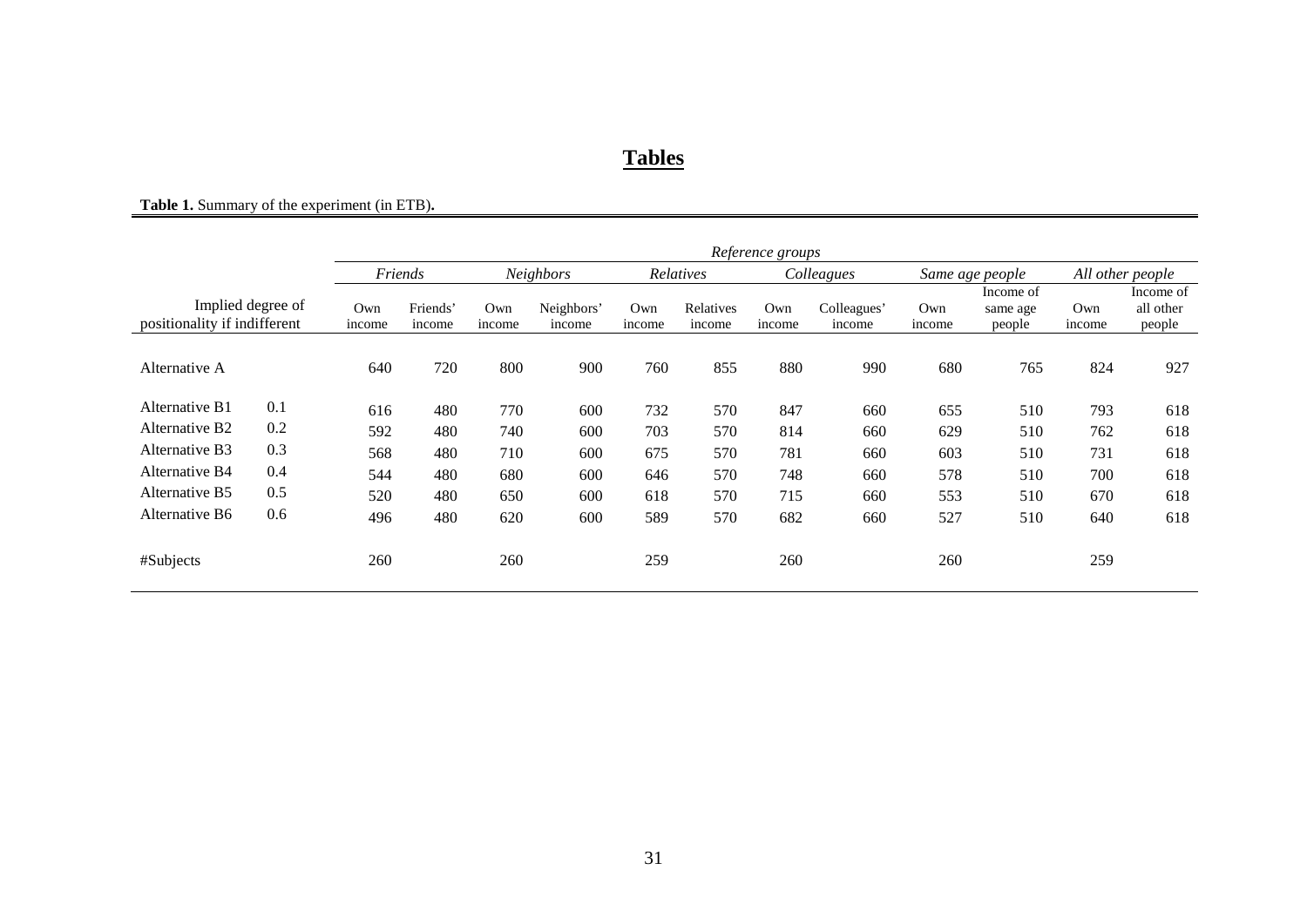|                      |                  |                |          |           |       | Reference groups |       |            |       |                    |                |                  |  |
|----------------------|------------------|----------------|----------|-----------|-------|------------------|-------|------------|-------|--------------------|----------------|------------------|--|
|                      |                  | Friends        |          | Neighbors |       | Relatives        |       | Colleagues |       | People of same age |                | All other people |  |
|                      | Freq.            | $\%$           | Freq.    | $\%$      | Freq. | $\%$             | Freq. | %          | Freq. | %                  | Freq.          | %                |  |
| $\gamma$ < 0.1       | 194              | 74.33          | 181      | 69.35     | 201   | 77.01            | 202   | 77.39      | 199   | 76.25              | 205            | 78.54            |  |
| $0.1 < \gamma < 0.2$ | 11               | 4.21           | 23       | 8.81      | 15    | 5.75             | 15    | 5.75       | 8     | 3.07               | 10             | 3.83             |  |
| $0.2 < \gamma < 0.3$ | 18               | 6.9            | 14       | 5.36      | 12    | 4.6              | 12    | 4.6        | 19    | 7.28               | 12             | 4.6              |  |
| $0.3 < \gamma < 0.4$ | 9                | 3.45           | 13       | 4.98      | 12    | 4.6              | 8     | 3.07       | 8     | 3.07               | 10             | 3.83             |  |
| $0.4 < \gamma < 0.5$ | 9                | 3.45           | 5        | 1.92      | 5     | 1.92             | 2     | 0.77       | 9     | 3.45               | 5              | 1.92             |  |
| $0.5 < \gamma < 0.6$ | $\boldsymbol{0}$ | $\overline{0}$ | $\theta$ | $\Omega$  |       | 0.38             | 2     | 0.77       | 2     | 0.77               | $\overline{2}$ | 0.77             |  |
| $\gamma > 0.6$       | 19               | 7.28           | 24       | 9.2       | 13    | 4.98             | 19    | 7.28       | 15    | 5.75               | 15             | 5.75             |  |
| #Subjects            | 260              |                | 260      |           | 259   |                  | 260   |            | 260   |                    | 259            |                  |  |

**Table 2.** Frequency distribution of marginal degree of positionality with alternative reference groups.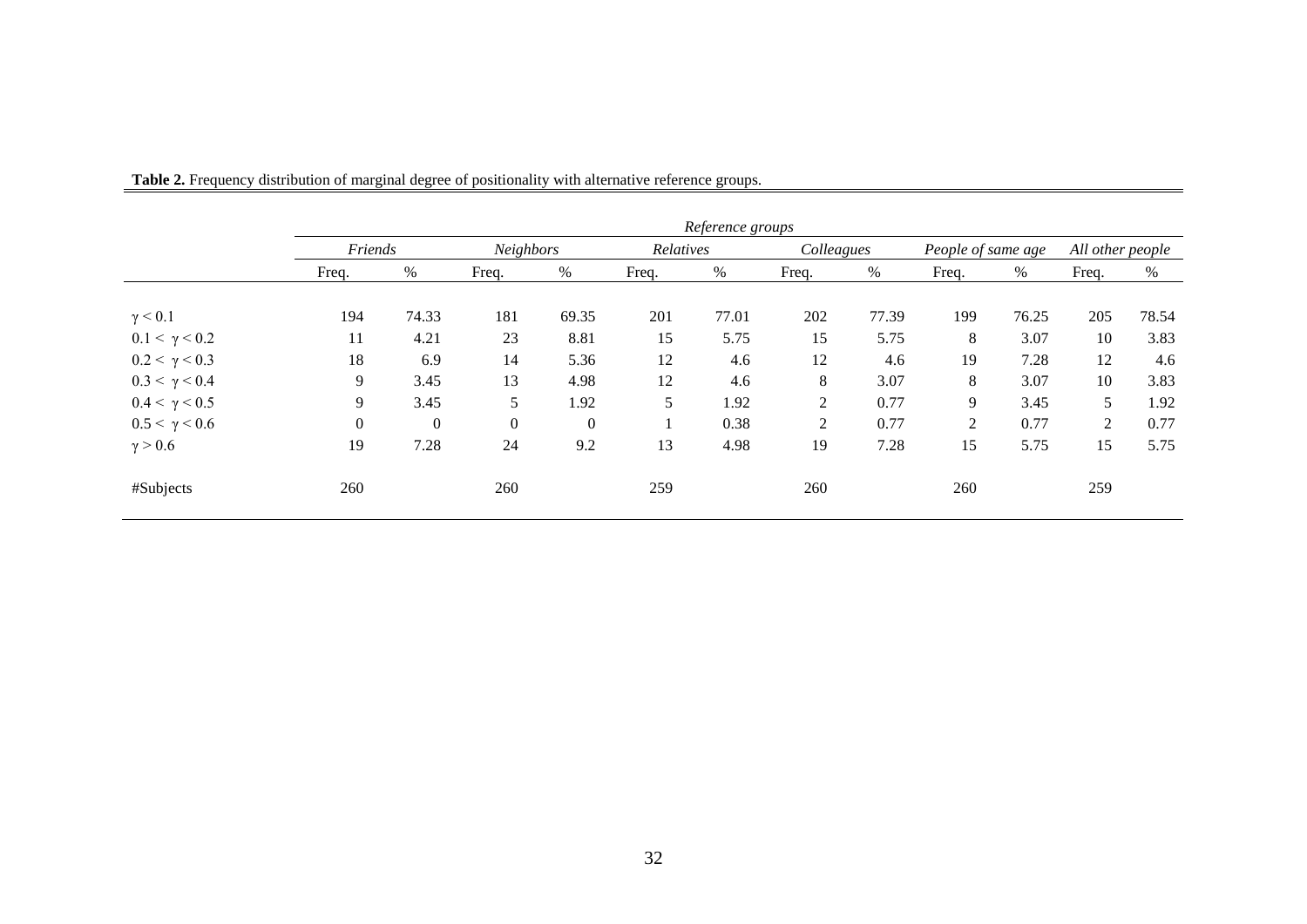| <b>rable 5.</b> Cheonumbial mean marginal degree or positionality by reference groups. |       |                    |       |                         |  |  |  |  |
|----------------------------------------------------------------------------------------|-------|--------------------|-------|-------------------------|--|--|--|--|
|                                                                                        | mean  | standard deviation |       | 95% confidence interval |  |  |  |  |
|                                                                                        |       |                    | lower | upper                   |  |  |  |  |
| Friends                                                                                | 0.151 | 0.221              | 0.124 | 0.178                   |  |  |  |  |
| <b>Neighbors</b>                                                                       | 0.166 | 0.238              | 0.137 | 0.195                   |  |  |  |  |
| <b>Relatives</b>                                                                       | 0.129 | 0.192              | 0.105 | 0.152                   |  |  |  |  |
| Colleagues                                                                             | 0.140 | 0.217              | 0.113 | 0.166                   |  |  |  |  |
| People of the same age                                                                 | 0.141 | 0.206              | 0.116 | 0.166                   |  |  |  |  |
| All other people in Addis                                                              | 0.133 | 0.203              | 0.108 | 0.157                   |  |  |  |  |
| Overall                                                                                | 0.141 | 0.134              | 0.125 | 0.158                   |  |  |  |  |

**Table 3.** Unconditional mean marginal degree of positionality by reference groups.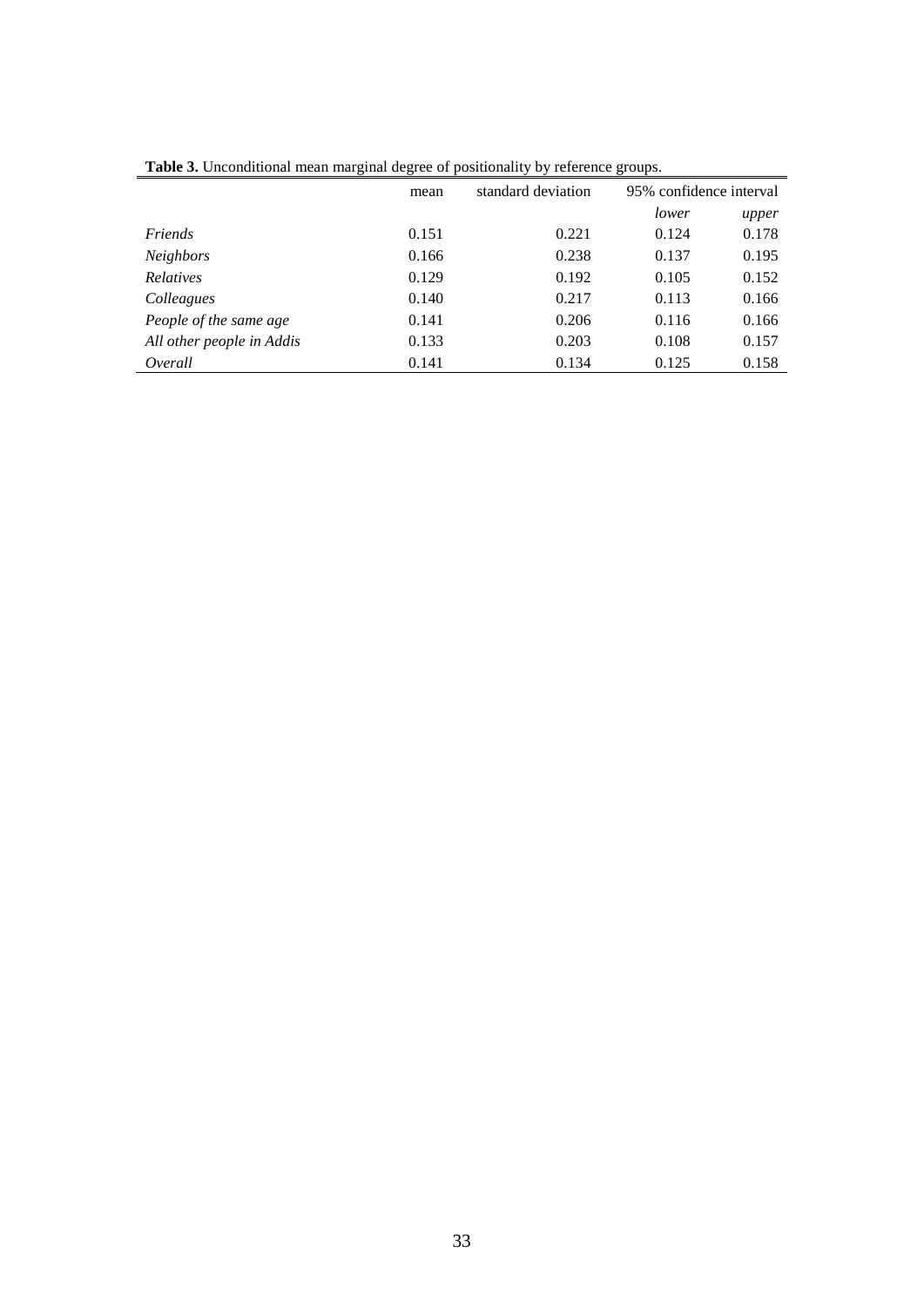#### **Table 4.** Interval regression estimation results by alternative reference groups.

Dependent variable=intervals of marginal degree of positionality

|                     |                |                 |                   | Reference groups   |                    |                  |
|---------------------|----------------|-----------------|-------------------|--------------------|--------------------|------------------|
|                     | Friends        | Neighbors       | Relatives         | Colleagues         | People of same age | All other people |
| Age                 | $-0.005$       | $-0.002$        | 0.001             | $-0.002$           | $-0.006$           | $-0.004$         |
|                     | (0.004)        | (0.004)         | (0.003)           | (0.004)            | (0.004)            | (0.003)          |
| Age-squared         | 0.00003        | 0.00001         | $-0.00003$        | 0.00001            | 0.00001            | 0.00001          |
|                     | (0.00004)      | (0.00004)       | (0.00003)         | (0.00005)          | (0.00004)          | (0.00003)        |
| Female $(=1)$       | 0.025          | 0.015           | $-0.009$          | $-0.007$           | 0.047<br>∗         | $-0.011$         |
|                     | (0.030)        | (0.029)         | (0.024)           | (0.027)            | (0.028)            | (0.025)          |
| $Married(=1)$       | $-0.022$       | $-0.0001$       | 0.006             | $-0.007$           | $-0.020$           | $-0.005$         |
|                     | (0.032)        | (0.030)         | (0.032)           | (0.032)            | (0.027)            | (0.025)          |
| $Single(=1)$        | **<br>$-0.106$ | ***<br>$-0.102$ | $-0.089$<br>$***$ | $\ast$<br>$-0.070$ | $-0.062$           | $-0.094$<br>***  |
|                     | (0.047)        | (0.038)         | (0.035)           | (0.043)            | (0.041)            | (0.031)          |
| Paid worker $(=1)$  | 0.022          | $-0.041$        | $-0.049$<br>∗     | $-0.023$           | $-0.023$           | $-0.002$         |
|                     | (0.030)        | (0.028)         | (0.026)           | (0.027)            | (0.028)            | (0.028)          |
| $Self-employed(=1)$ | 0.010          | 0.00001         | $-0.040$          | $-0.038$           | $-0.022$           | $-0.021$         |
|                     | (0.031)        | (0.042)         | (0.029)           | (0.032)            | (0.028)            | (0.027)          |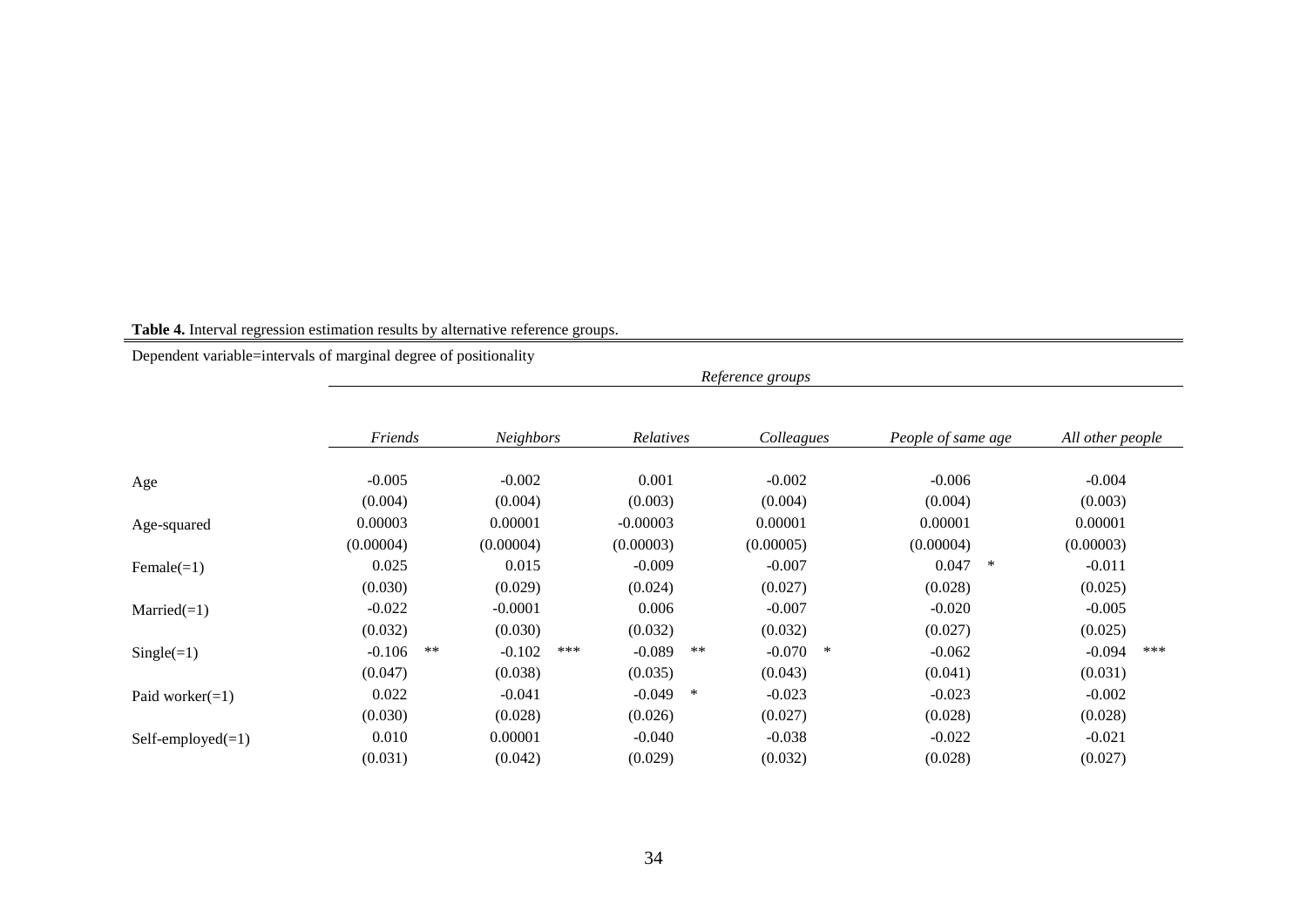| Secondary education       | 0.034      |        | 0.074      | $***$ | $-0.008$   |     | 0.062      | $\ast$ | 0.053      | $\ast$ | $-0.019$   |       |
|---------------------------|------------|--------|------------|-------|------------|-----|------------|--------|------------|--------|------------|-------|
|                           | (0.031)    |        | (0.033)    |       | (0.027)    |     | (0.032)    |        | (0.030)    |        | (0.030)    |       |
| High education            | 0.014      |        | 0.094      | $***$ | $-0.012$   |     | 0.038      |        | 0.000      |        | $-0.026$   |       |
|                           | (0.035)    |        | (0.041)    |       | (0.029)    |     | (0.035)    |        | (0.024)    |        | (0.033)    |       |
| Migrant to Addis          | 0.012      |        | $-0.029$   |       | $-0.013$   |     | 0.011      |        | 0.031      |        | $-0.027$   |       |
|                           | (0.023)    |        | (0.024)    |       | (0.022)    |     | (0.025)    |        | (0.023)    |        | (0.024)    |       |
| Log (household size)      | $-0.044$   | $\ast$ | 0.007      |       | 0.008      |     | 0.032      |        | 0.016      |        | $-0.005$   |       |
|                           | (0.023)    |        | (0.020)    |       | (0.016)    |     | (0.022)    |        | (0.020)    |        | (0.018)    |       |
| Log (household income)    | $-0.015$   | $\ast$ | $-0.026$   | $***$ | $-0.007$   |     | $-0.012$   |        | $-0.013$   |        | 0.001      |       |
|                           | (0.008)    |        | (0.011)    |       | (0.007)    |     | (0.009)    |        | (0.008)    |        | (0.007)    |       |
| Other income $(=1)$       | $-0.015$   |        | $-0.026$   |       | $-0.002$   |     | 0.012      |        | $-0.005$   |        | 0.020      |       |
|                           | (0.022)    |        | (0.027)    |       | (0.022)    |     | (0.026)    |        | (0.023)    |        | (0.021)    |       |
| Constant                  | 0.415      | ***    | 0.412      | ***   | $0.274$ *  |     | 0.284      | $**$   | 0.319      | $**$   | 0.283      | $***$ |
|                           | (0.155)    |        | (0.155)    |       | (0.143)    |     | (0.138)    |        | (0.142)    |        | (0.134)    |       |
| Regions in Addis $(a)$    | yes        |        | yes        |       | yes        |     | yes        |        | yes        |        | yes        |       |
| Ethnic group in Addis (b) | yes        |        | yes        |       | yes        |     | yes        |        | yes        |        | yes        |       |
| Prob>chi-squared          | 0.003      |        | 0.017      |       | 0.003      |     | 0.390      |        | 0.017      |        | 0.059      |       |
| Sigma                     | 0.161      | ***    | 0.175      | ***   | 0.145      | *** | 0.164      | ***    | 0.154      | ***    | 0.152      | ***   |
|                           | (0.011)    |        | (0.013)    |       | (0.012)    |     | (0.014)    |        | (0.012)    |        | (0.013)    |       |
| Pseudo-loglikelihood      | $-483.072$ |        | $-499.356$ |       | $-460.424$ |     | $-488.155$ |        | $-475.957$ |        | $-471.689$ |       |
| #obs                      | 258        |        | 258        |       | 257        |     | 258        |        | 258        |        | 257        |       |

*Notes:* The upper limit is assumed to be 1 and lower limit is assumed to be 0 in the interval regressions;

(a) there are 5 regions in our sample: Kirkos, Arada, Addis Ketama, Yeka, Gullele (Kirkos is excluded);

(b) there are 4 ethnic classifications: Amhara, Oromo, Tigray and Others (Amhara is excluded);

 $[$ \*], $[$ \*\*], and  $[$ \*\*\*] indicate significance at 10%, 5%, and 1% level.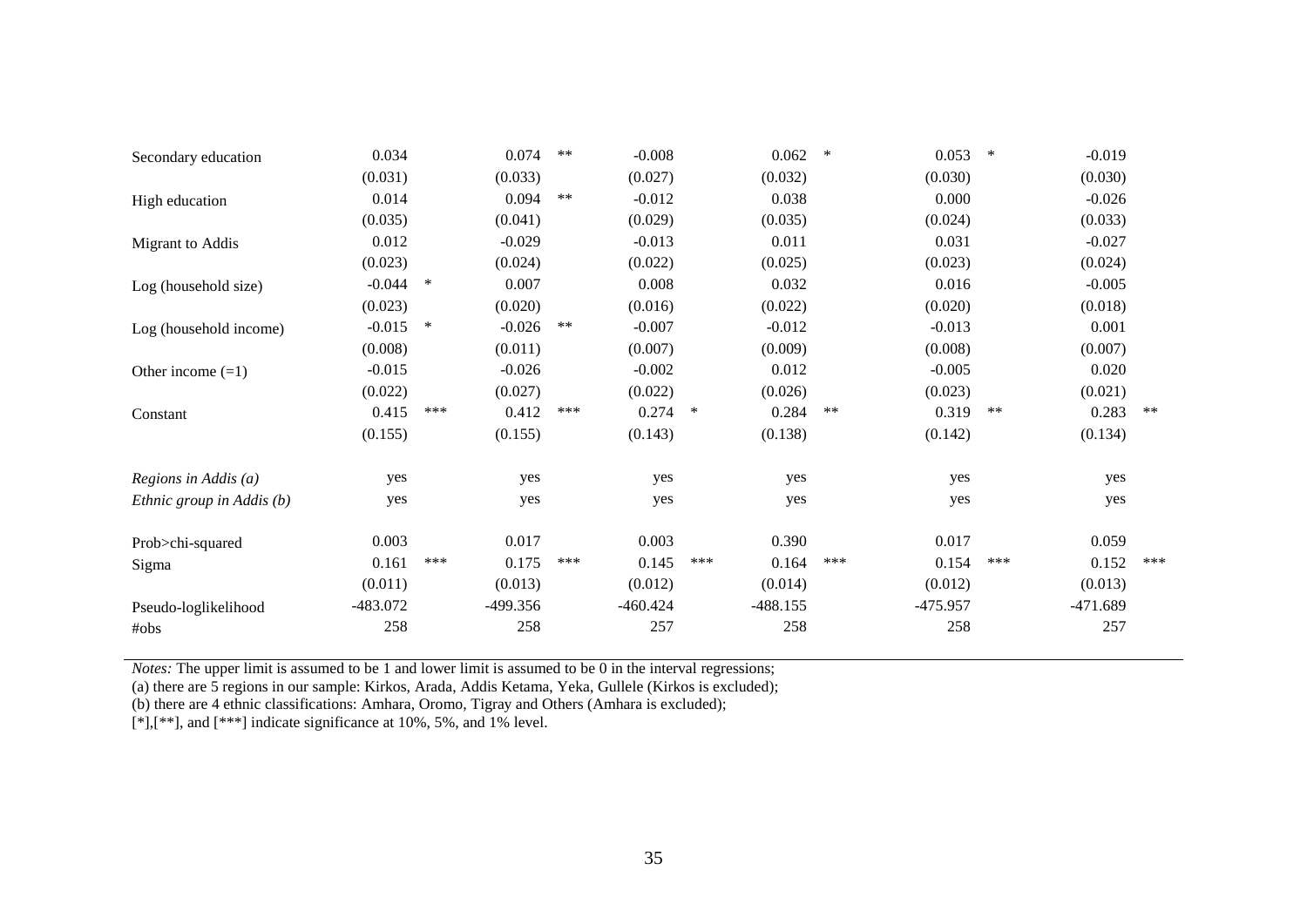|                        |                   |                   |                    |              | Reference groups  |                    |            |                   |  |
|------------------------|-------------------|-------------------|--------------------|--------------|-------------------|--------------------|------------|-------------------|--|
|                        | Friends           | Neighbors         | Relatives          |              | Colleagues        | People of same age |            | All other people  |  |
| All                    |                   |                   |                    |              |                   |                    |            |                   |  |
| <b>MDPC</b>            | 0.073             | 0.003             | 0.056              |              | 0.070             | 0.147              | $\ast$     | 0.018             |  |
| std.err.               | (0.088)           | (0.091)           | (0.071)            |              | (0.073)           | (0.081)            |            | (0.074)           |  |
| PCI                    | $(-0.026, 0.322)$ | $(-0.012, 0.363)$ | $(-0.011, 0.263)$  |              | $(-0.012, 0.277)$ | $(-0.012, 0.298)$  |            | $(-0.018, 0.275)$ |  |
| Males                  |                   |                   |                    |              |                   |                    |            |                   |  |
| <b>MDPC</b>            | 0.071             | $-0.005$          | 0.122              |              | 0.141             | 0.107              |            | 0.031             |  |
| std.err.               | (0.111)           | (0.124)           | (0.088)            |              | (0.116)           | (0.088)            |            | (0.108)           |  |
| PCI                    | $(-0.039, 0.364)$ | $(-0.068, 0.446)$ | $(-0.054, 0.299)$  |              | $(-0.056, 0.412)$ | $(-0.040, 0.297)$  |            | $(-0.069, 0.350)$ |  |
| Females                |                   |                   |                    |              |                   |                    |            |                   |  |
| <b>MDPC</b>            | 0.144             | 0.052             | 0.054              |              | 0.023             | 0.271              | $\ast\ast$ | 0.048             |  |
| std.err.               | (0.113)           | (0.115)           | (0.091)            |              | (0.095)           | (0.109)            |            | (0.090)           |  |
| PCI                    | $(-0.039, 0.408)$ | $(-0.031, 0.439)$ | $(-0.035, 0.336)$  |              | $(-0.039, 0.316)$ | $(-0.045, 0.397)$  |            | $(-0.042, 0.307)$ |  |
| Employed/Self-employed |                   |                   |                    |              |                   |                    |            |                   |  |
| <b>MDPC</b>            | 0.018             | $-0.039$          | 0.070              |              | 0.078             | 0.127              |            | 0.002             |  |
| std.err.               | (0.120)           | (0.115)           | (0.086)            |              | (0.091)           | (0.084)            |            | (0.103)           |  |
| PCI                    | $(-0.055, 0.420)$ | $(-0.052, 0.403)$ | $(-0.028, 0.327)$  |              | $(-0.042, 0.340)$ | $(-0.034, 0.299)$  |            | $(-0.044, 0.344)$ |  |
| Unemployed             |                   |                   |                    |              |                   |                    |            |                   |  |
| <b>MDPC</b>            | 0.110             | 0.045             | 0.022              |              | 0.054             | 0.159              |            | 0.036             |  |
| std.err.               | (0.098)           | (0.109)           | (0.090)            |              | (0.107)           | (0.118)            |            | (0.090)           |  |
| PCI                    | $(-0.039, 0.355)$ | $(-0.023, 0.412)$ | $(-0.026, 0.324)$  |              | $(-0.036, 0.404)$ | $(-0.039, 0.442)$  |            | $(-0.055, 0.320)$ |  |
| Married                |                   |                   |                    |              |                   |                    |            |                   |  |
| <b>MDPC</b>            | 0.171             | 0.116             | 0.335              | **<br>$\ast$ | 0.135             | 0.395              | ***        | $0.218$ *         |  |
| std.err.               | (0.123)           | (0.150)           | (0.119)            |              | (0.136)           | (0.107)            |            | (0.122)           |  |
| PCI                    | $(-0.064, 0.435)$ | $(-0.082, 0.524)$ | $(-0.0412, 0.401)$ |              | $(-0.083, 0.464)$ | $(-0.053, 0.381)$  |            | $(-0.052, 0.413)$ |  |

**Table 5.** Marginal degree of positional concerns: 1,000 bootstrap estimates and confidence intervals with percentile method**.**